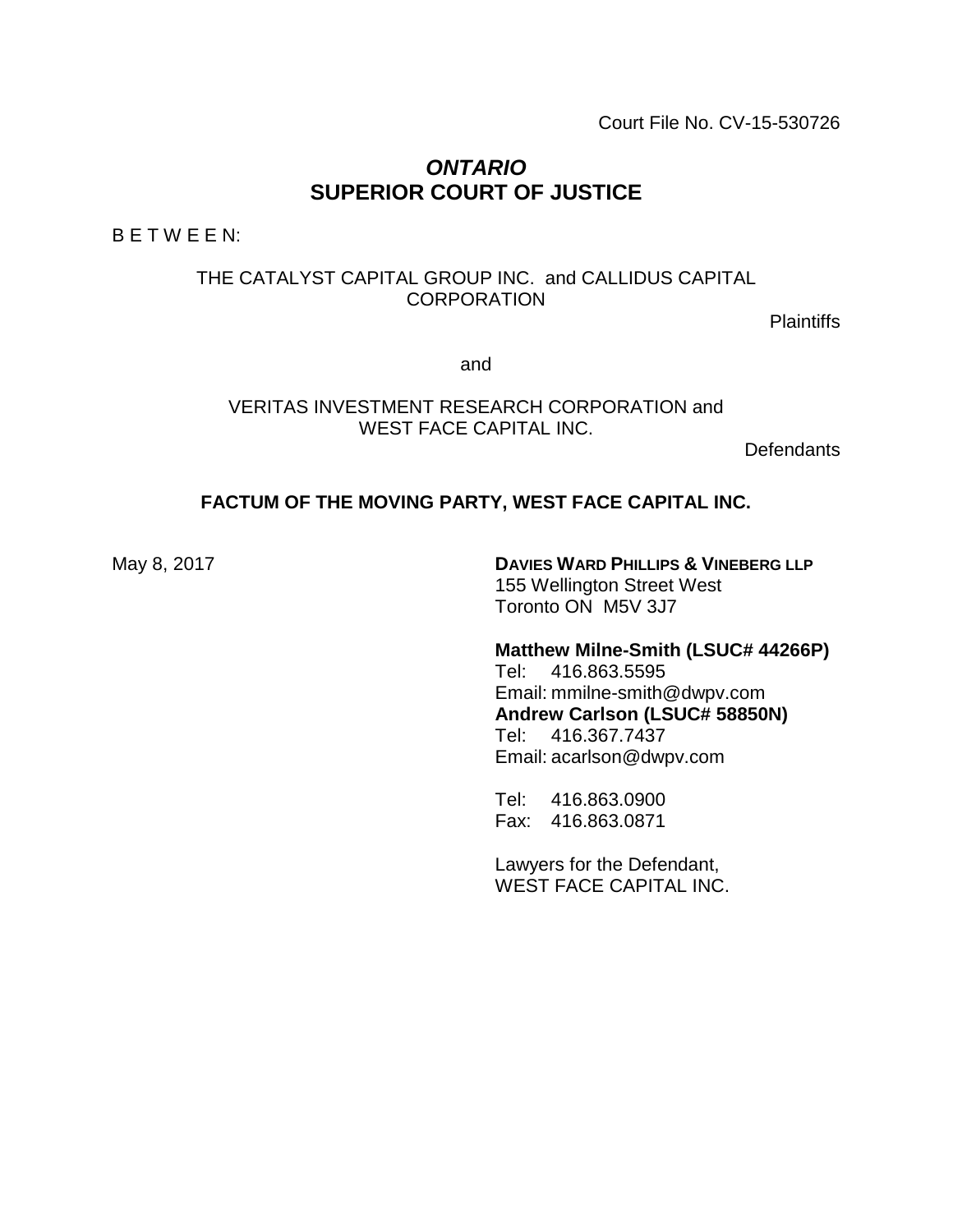TO: **LAX O'SULLIVAN LISUS GOTTLIEB LLP** Barristers and Solicitors 145 King Street West Suite 2750 Toronto ON M5H 1J8

#### **Rocco DiPucchio (LSUC# 38185I)**

Tel: 416.598.2268 Email: rdipucchio@counsel-toronto.com

# **Andrew Winton (LSUC# 544731)**

Tel: 416.644.5342 Email: awinton@counsel-toronto.com

Tel: 416.598.1744 Fax: 416.598.3730

Lawyers for the Plaintiffs, The Catalyst Capital Group Inc. and Callidus Capital Corporation

#### AND TO: **LENCZNER SLAGHT ROYCE SMITH GRIFFIN LLP**

Barristers and Solicitors 130 Adelaide Street West Suite 2600 Toronto ON M5H 3P5

#### **J. Thomas Curry (LSUC# 25740V)**

Tel: 416.865.3096 Email: tcurry@litigate.com **Brendan f. Morrison (LSUC# 61635B)** Tel: 416.865.3559 Email: bmorrison@litigate.com

Tel: 416.865.9500 Fax: 416.865.9010

Lawyers for the Defendant, Veritas Investment Research Corporation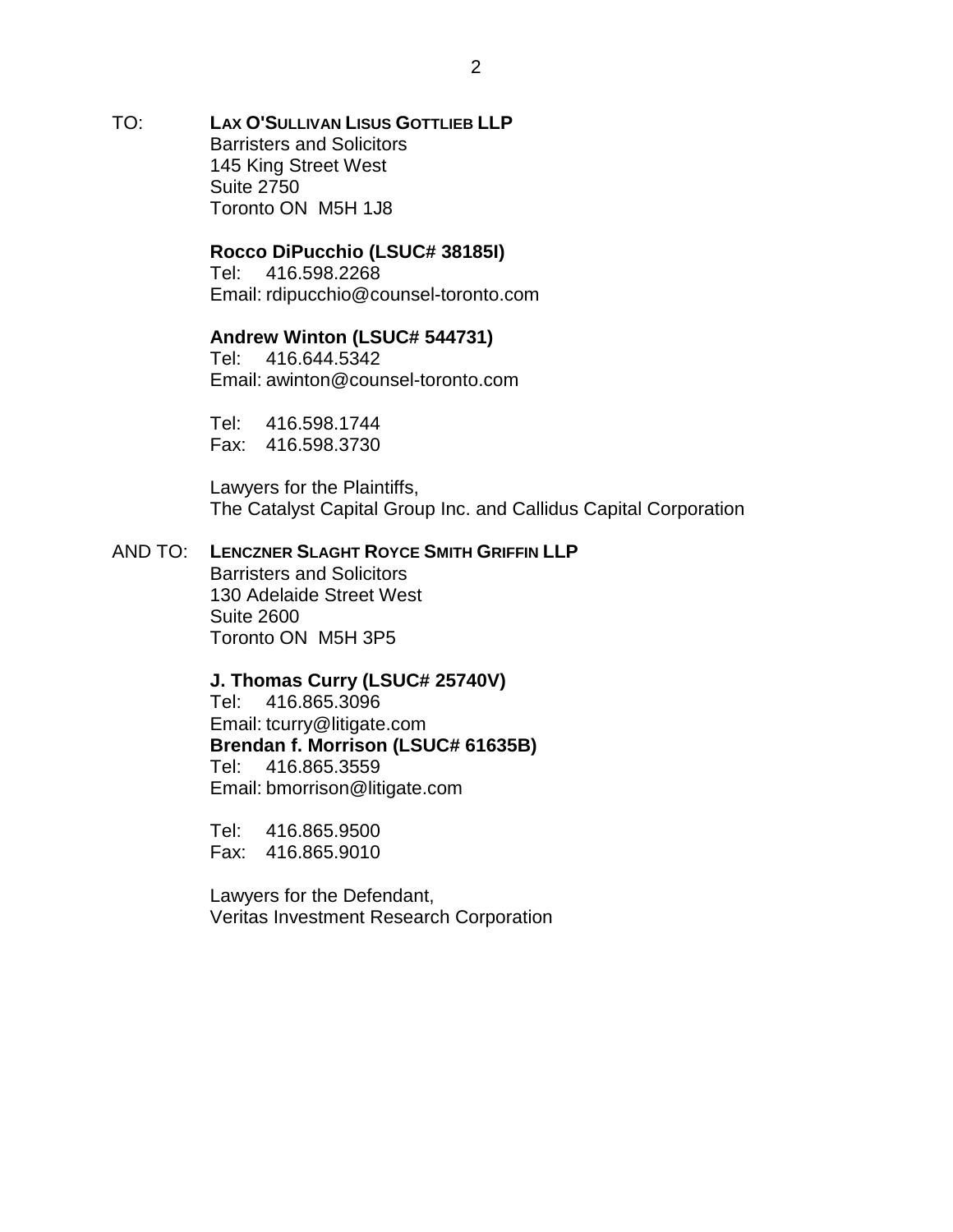AND TO: **JULIAN PORTER Q.C. PROFESSIONAL CORPORATION** Barrister and Solicitor 1 First Canadian Place 100 King Street West Suite 1600 Toronto ON M5X 1G5

#### **Julian Porter, QC**

Email: julian.porter@julianporterqc.com 416.862.4297 Fax: 416.862.7661

Lawyer for the Defendant, Veritas Investment Research Corporation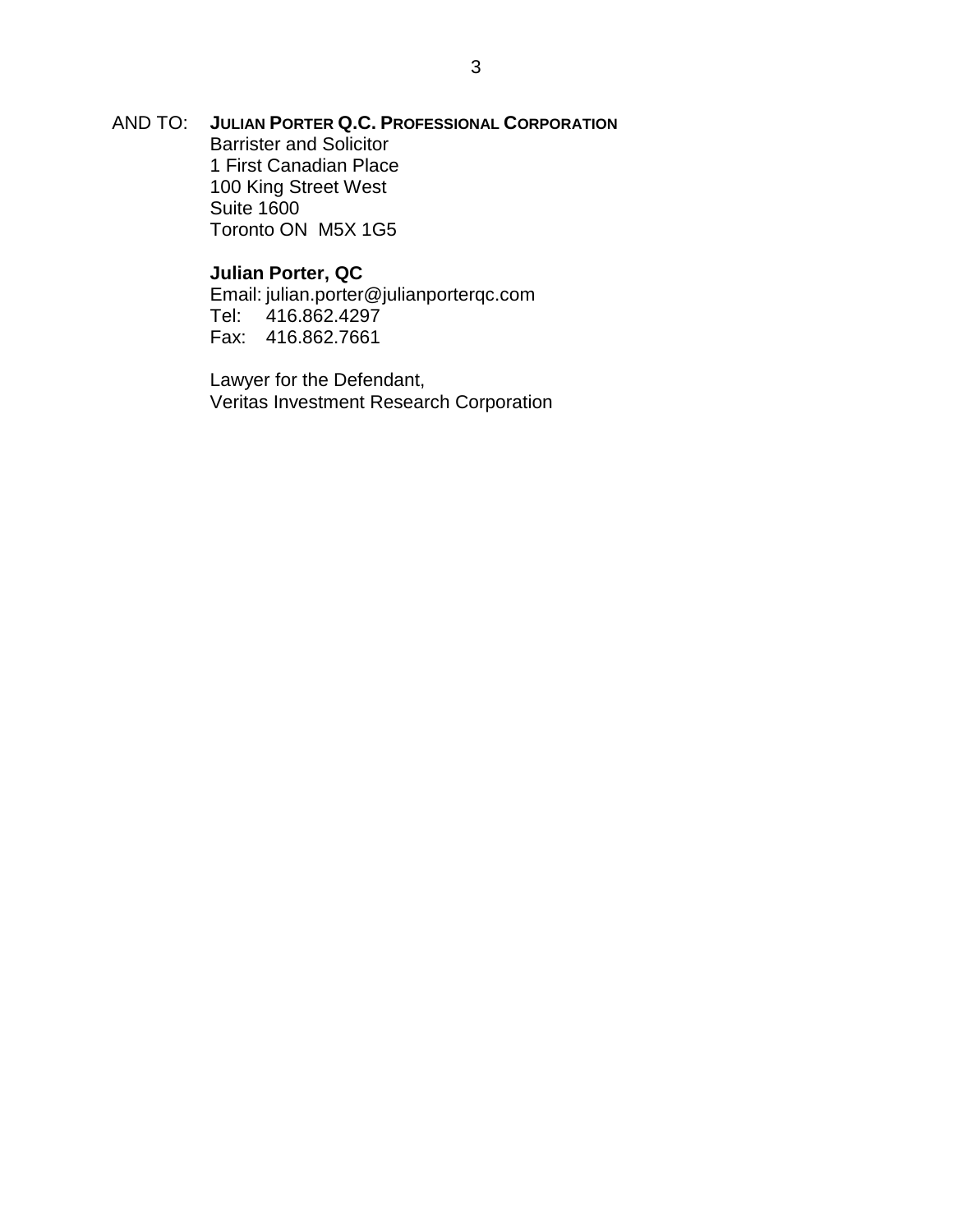Court File No. CV-15-530726

# *ONTARIO* **SUPERIOR COURT OF JUSTICE**

B E T W E E N:

# THE CATALYST CAPITAL GROUP INC. and CALLIDUS CAPITAL **CORPORATION**

Plaintiffs

and

#### VERITAS INVESTMENT RESEARCH CORPORATION and WEST FACE CAPITAL INC.

**Defendants** 

# **FACTUM OF THE MOVING PARTY, WEST FACE CAPITAL INC.**

# **PART I ~ INTRODUCTION**

1. This is a motion by the Defendant West Face Capital Inc. to transfer this action to the Commercial List.

2. This action belongs on the Commercial List. It is high stakes, complex, commercial litigation between multiple sophisticated players in the capital markets. The Plaintiffs, Callidus Capital Corporation and The Catalyst Capital Group Inc., have claimed \$55 million in damages for defamation, conspiracy, and intentional interference with economic relations. West Face and its co-Defendant, Veritas Investment Research Corporation, are alleged to have entered into a conspiracy to manipulate the share price of Callidus, a publicly-traded company. Specifically, the Plaintiffs plead that West Face and Veritas published false and defamatory statements about Callidus in order to drive down Callidus's share price and profit from a short-selling strategy engaged in by West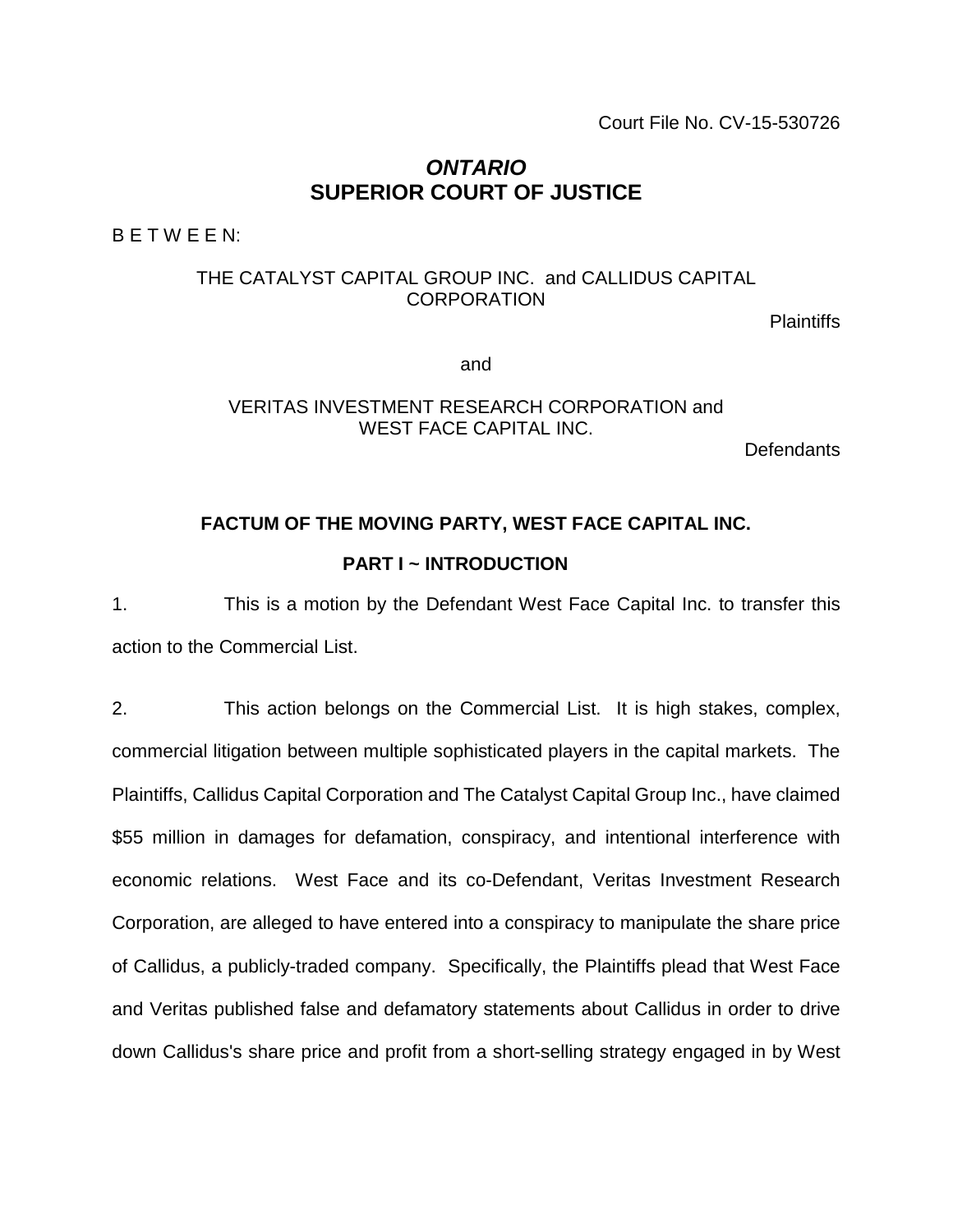Face. In sum, even if considered in isolation, this action meets the "in essence" test for transferral to the Commercial List.

3. Moreover, this action is not an isolated one. It is one of four proceedings involving Catalyst and West Face, all others of which have proceeded or are currently proceeding on the Commercial List. The fact that this action – an already inherently commercial dispute – is also linked to multiple other proceedings on the Commercial List should be a significant factor weighing in favour of the transfer.

4. Finally, there is no good reason for this action not to be transferred. The Plaintiffs will suffer no prejudice or disadvantage, and all Parties will gain from having the case managed and heard by a judge with expertise in commercial matters.

#### **PART II ~ CONCISE SUMMARY OF FACTS**

#### **A. Background and Summary of the Issues in Dispute**

5. The Plaintiff Callidus is a lender of last resort. It loans money to distressed companies that are unable to obtain adequate financing from conventional lenders. Callidus is majority-owned by funds managed by the other Plaintiff, Catalyst (a private equity investment fund manager). The remainder of Callidus's shares are publicly-traded.

6. Historically, Callidus was wholly owned by Catalyst-managed funds. Catalyst made an initial public offering of approximately 40% of Callidus's shares in April 2014. Callidus's share price rose over 50% in the following months. Both before and after the IPO, Callidus made numerous representations of robust growth and performance of its loan book. Callidus's market capitalization was by late October 2014 over 2.5 times higher than the disclosed book value of its assets.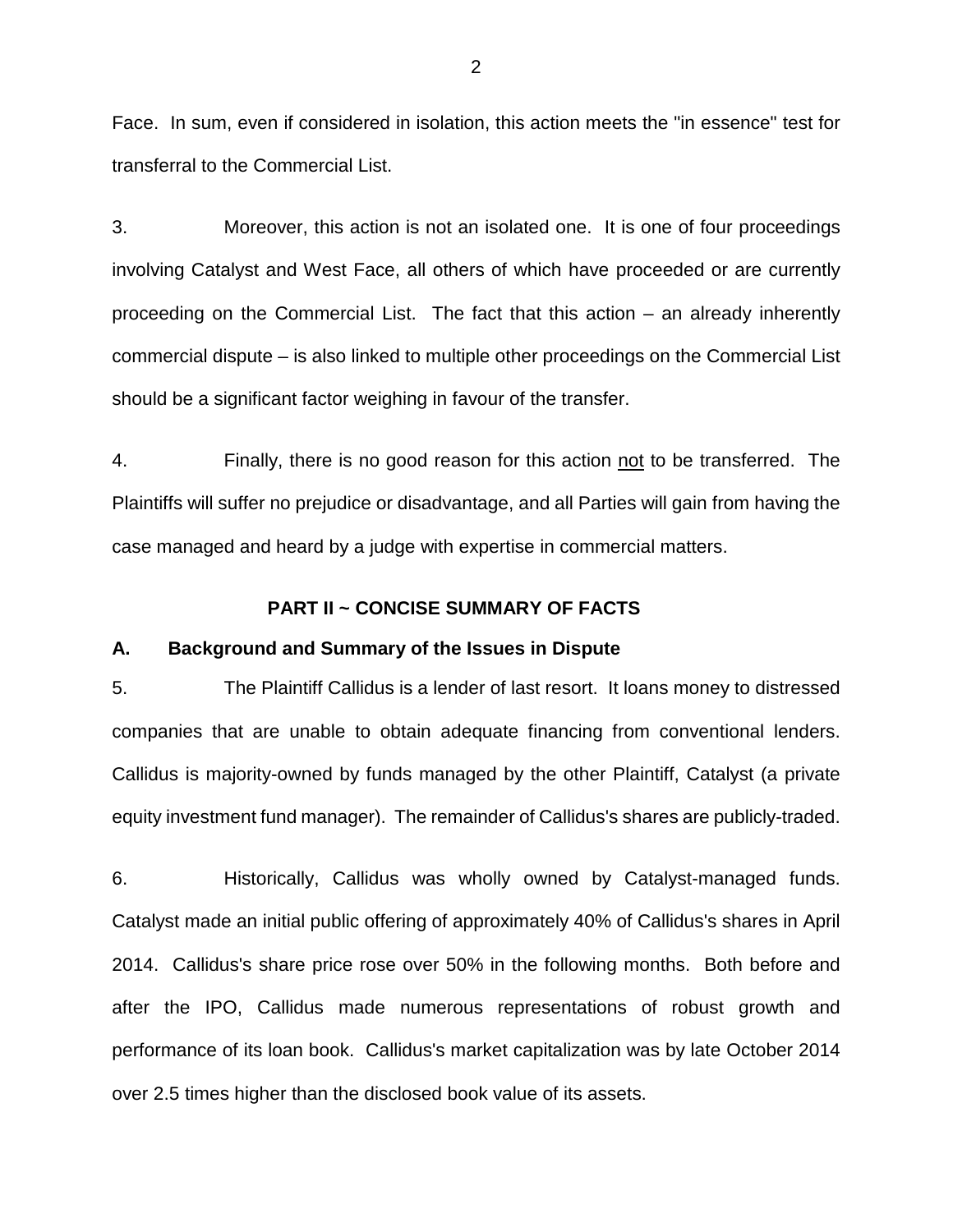7. The Defendant West Face is an investment management firm. West Face had been following Callidus since its IPO. By October 2014, West Face was skeptical of the sustainability of Callidus's elevated share price for a host of reasons. For this reason, West Face decided to "short" Callidus. Short-selling is an investment strategy premised on a belief that the shares' price will decrease.

8. In mid-December 2014, West Face met with the other Defendant, Veritas – an independent market research firm. During the meeting, West Face suggested to Veritas that Callidus (a relatively new public issuer) might be an appropriate company for Veritas to research. After that meeting, West Face also gave Veritas a list of the Callidus borrowers that West Face believed it had identified through its research of public sources.

9. The Plaintiffs allege that at this meeting, the Defendants entered into a conspiracy to defame the Plaintiffs and interfere with Callidus's economic relations by publishing false and defamatory statements about Callidus so as to induce a broad sell-off of Callidus's shares. West Face pleads that it and Veritas did no such thing. The Defendants had no agreement that Veritas would do any research, let alone what the results of any Veritas research might be, or if or when Veritas would publish those results. Moreover, West Face did not give Veritas a copy of its internal research report, as the Plaintiffs allege. As set out above, all West Face provided to Veritas was West Face's inferences, based on public information, about the identity of certain Callidus borrowers.

10. Ultimately, Veritas did research Callidus, and reached similar conclusions to West Face, presumably based on the same or similar publicly available information about Callidus that West Face had relied on. Veritas published the results of its research

3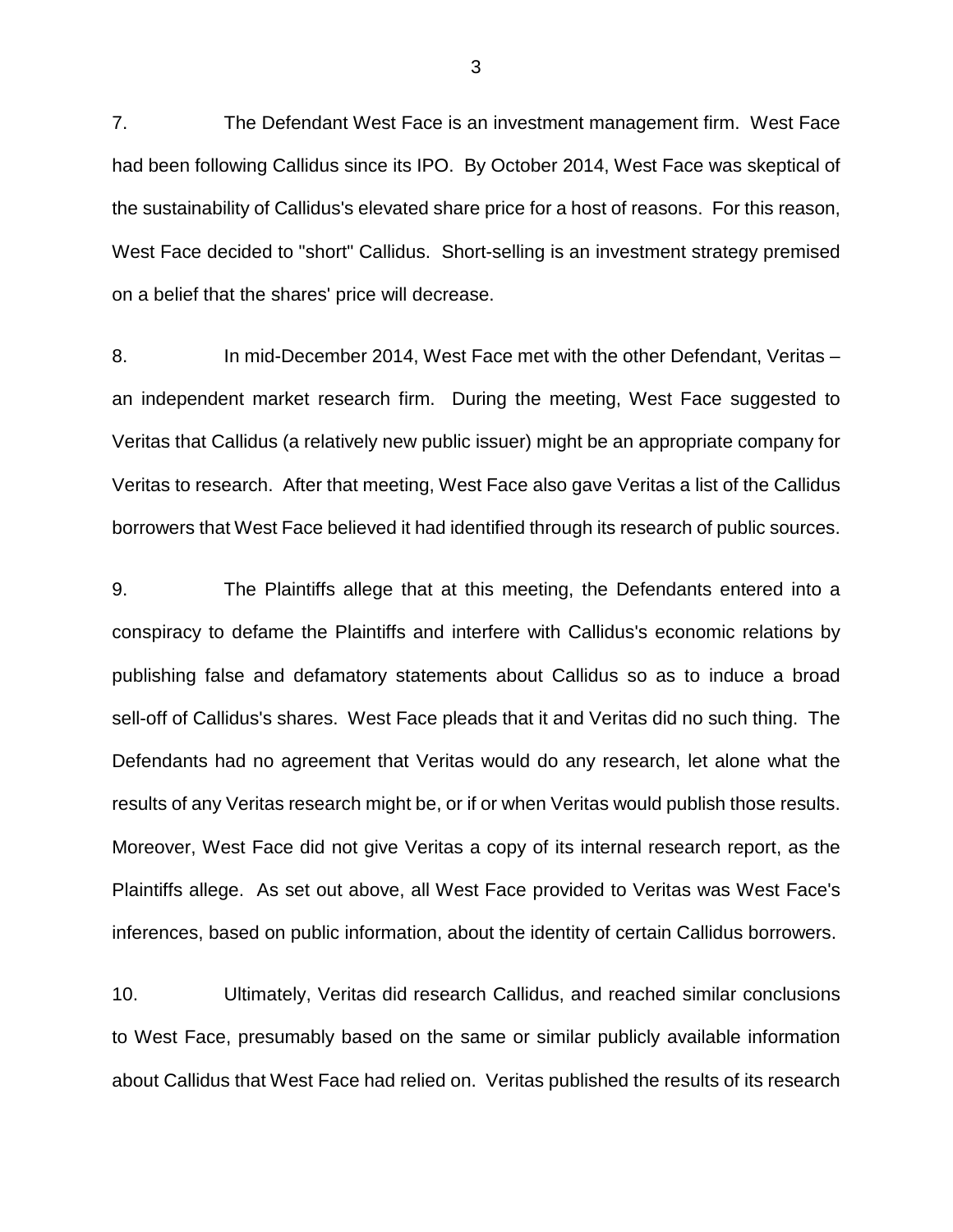in April 2015. In its report, Veritas highlighted risks and concerns related to Callidus's business, but did not provide an investment recommendation (that is, Veritas did not advise readers to buy, hold, or sell Callidus shares). Notably, West Face had already begun closing out its short position a month *before* Veritas published its research on Callidus (which is inconsistent with the Plaintiffs' theory).

#### **B. Catalyst's Ongoing Commercial List Litigation Against West Face**

11. The Plaintiffs allege in their Statement of Claim that ongoing Commercial List litigation between Catalyst and West Face provides the relevant background to this action. In particular, the Plaintiffs allege that Catalyst's previous lawsuit against West Face in *The Catalyst Capital Group Inc. v. Brandon Moyse and West Face Capital Inc.* (the "**Moyse Action**") gave West Face motive to defame, conspire against, and interfere with the Plaintiffs. In its Statement of Defence, West Face pleads that these allegations are categorically false, but has itself relied on the existing Commercial List litigation to demonstrate that it is Catalyst that has an animus towards West Face. $^{\rm 1}$  $^{\rm 1}$  $^{\rm 1}$ 

12. In the Moyse Action, Catalyst alleged that West Face solicited and obtained from Brandon Moyse, a former employee of Catalyst hired by West Face in Spring 2014, confidential information relating to Catalyst's strategy to acquire Canadian wireless company WIND Mobile Inc. ("**WIND**"). Catalyst alleged that "but for" West Face's alleged misuse, Catalyst would have acquired WIND instead.

13. Catalyst commenced the Moyse Action in June 2014. After Catalyst spent 18 months (unsuccessfully) pursuing interlocutory relief against West Face without

<span id="page-6-0"></span><sup>&</sup>lt;sup>1</sup> Plaintiffs' Statement of Claim, at paras. 8-12 & 20; and West Face's Statement of Defence, at paras. 13-16.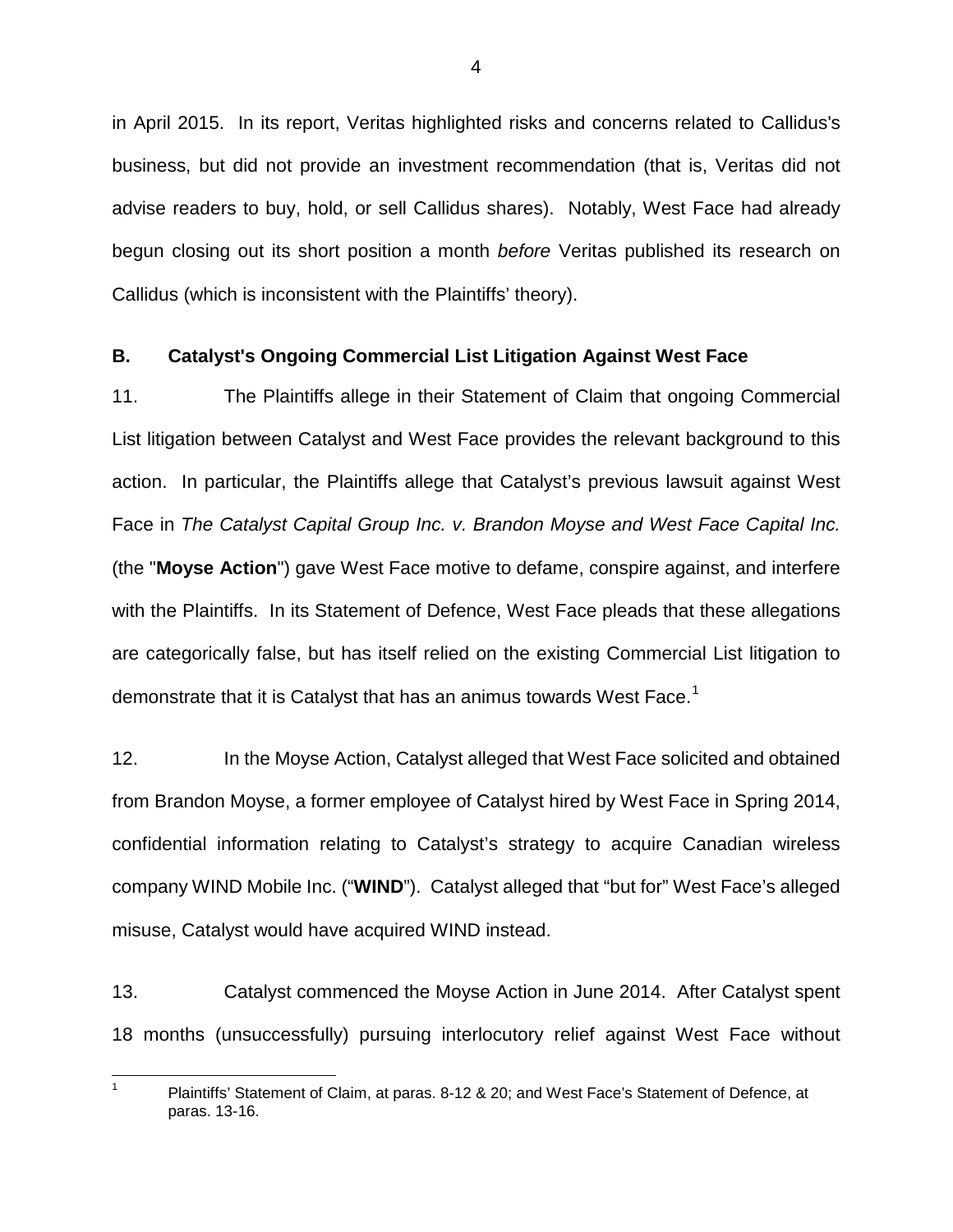advancing the action towards trial, West Face successfully moved to transfer the Moyse Action to the Commercial List in January 2016, without opposition by Catalyst. From that point on, the Moyse Action proceeded expeditiously to trial on the Commercial List in June 2016. Ultimately, Justice Newbould dismissed the action in its entirety.

14. The Moyse Action was not the motive for West Face's research into Callidus. However, Catalyst only obtained a copy of West Face's research into Callidus – research that forms the basis for this defamation action against West Face – by putting West Face's research into Callidus in issue as part of Catalyst's motion for interlocutory relief in the Moyse Action. In support of its motion, Catalyst alleged that West Face had received confidential information about (among other things) Callidus from Mr. Moyse. In responding to Catalyst's motion, West Face made comprehensive disclosure of its internal research into Callidus in order to prove that its knowledge of Callidus's loan book was based on public, and not confidential, information. Only after receiving this voluminous disclosure (and then losing the motion in which Catalyst had made these allegations) did the Plaintiffs commence this action.

15. In short, both the Plaintiffs and West Face have acted in a manner that inextricably links this case to Catalyst's Moyse Action against West Face.

16. The Moyse Action is, in turn, inextricably linked to two other proceedings involving Catalyst and West Face, both of which proceeded on, or are proceeding on, the Commercial List. In January 2016, the entity through which West Face and its co-investors held their interests in WIND (Mid-Bowline Group Corp.) brought an application on the Commercial List for approval of a plan of arrangement to transfer the

5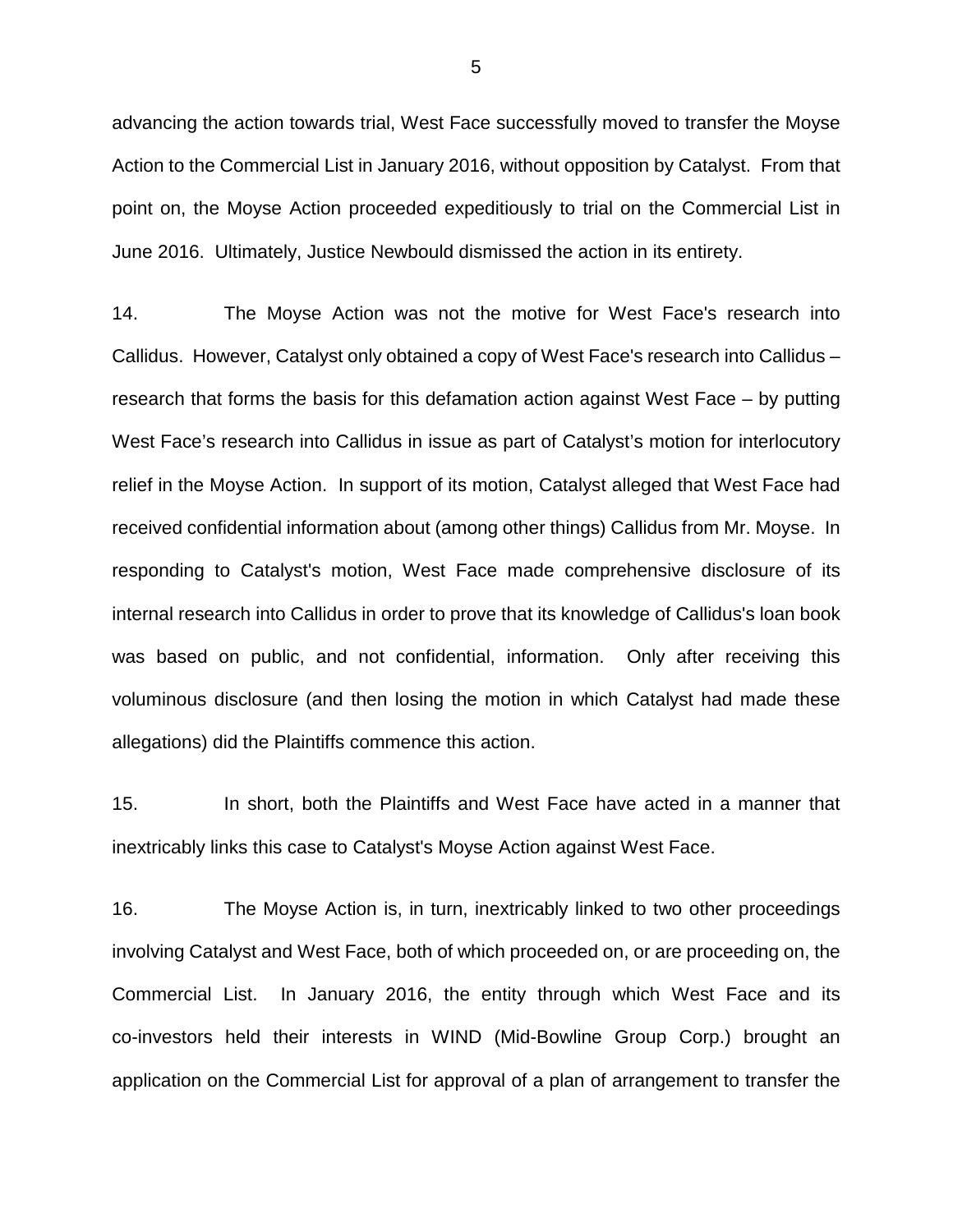shares of Mid-Bowline (and therefore WIND) to Shaw Communications free and clear of Catalyst's claim for a constructive trust over West Face's interest in WIND. This application was heard by Justice Newbould on the Commercial List on January 25, 2016, and he released his reasons for decision the next day. Ultimately, the parties, including Catalyst, negotiated a consent order approving the plan of arrangement.

17. Finally, on May 31, 2016, Catalyst commenced a new action against West Face and its co-investors in WIND, as well as WIND's former owner, VimpelCom Ltd., and its financial advisor, alleging various causes of action relating to the WIND opportunity (the "**VimpelCom Action**"). West Face successfully moved to have the VimpelCom Action transferred to the Commercial List in October 2016. Notably, while Catalyst initially opposed West Face's motion to transfer the VimpelCom Action to the Commercial List, it ultimately consented to the transfer.

#### **PART III ~ LAW & ARGUMENT**

# **A. General Principles on Motions to Transfer to the Commercial List**

18. Generally speaking, judges who sit on the Commercial List are those who have "experience, expertise and an interest by aptitude and inclination" in complex corporate/commercial matters. $2$  The List strives to provide the benefits of "real time" litigation, where parties can gain access to justice on an expedited and efficient basis. $^3$  $^3$ 

<span id="page-8-0"></span> <sup>2</sup> *771225 Ontario Inc. v. Bramco Holdings Co.*, [1992] O.J. No. 1772 at p. 3 (Ct. J. (Gen. Div.)), West Face's Book of Authorities, Tab 1.

<span id="page-8-1"></span><sup>3</sup> *Gyles v. Mytravel Canada Holidays Inc.*, [2006] O.J. No. 2497 at para. 15 (S.C.J.), West Face's Book of Authorities, Tab 2.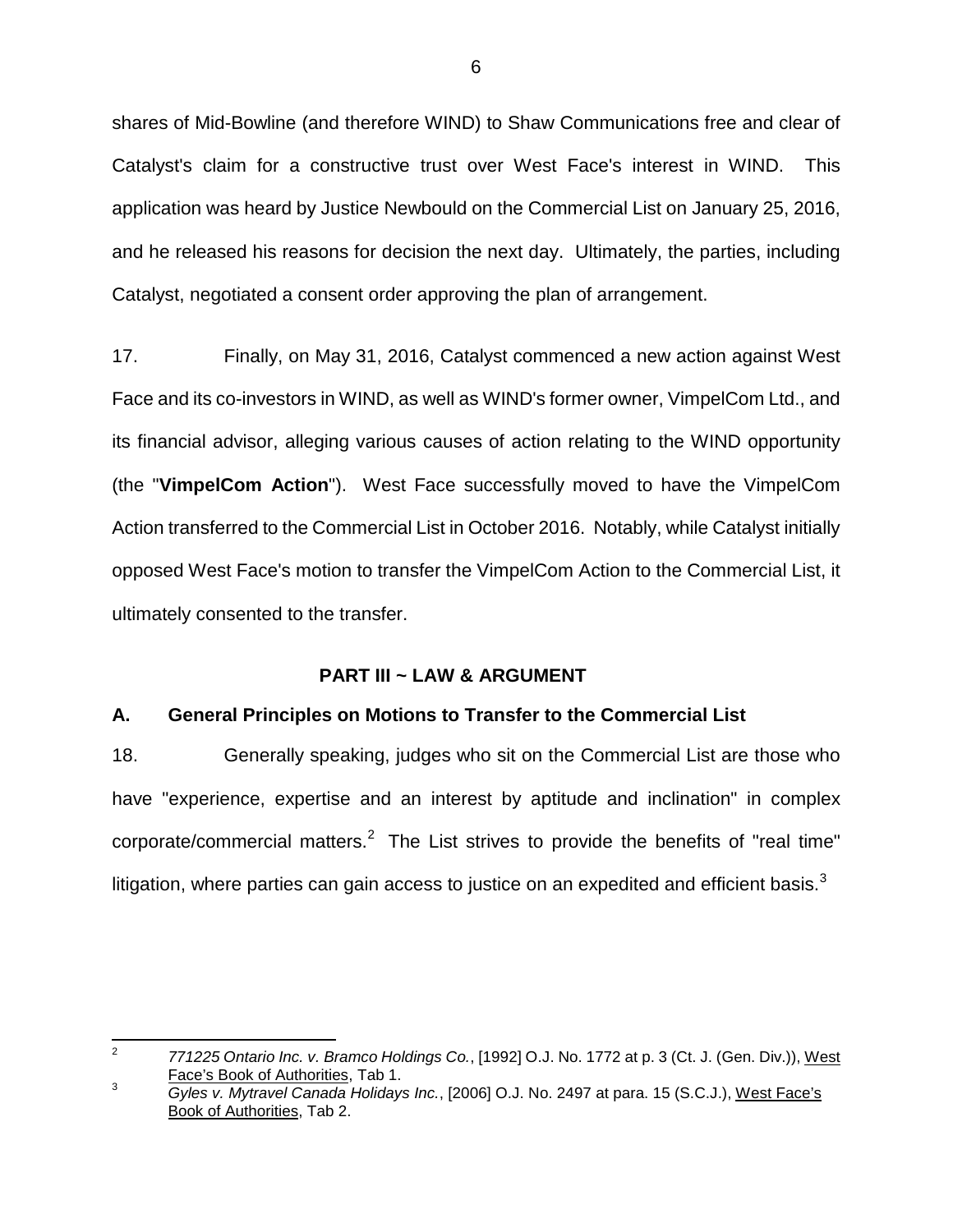19. This "basket clause" (as paragraph 1(m) is widely known) provides a broad discretion to transfer matters to the List. $4$  The basket clause has considerable breadth, and it is not necessary that the matter in question be analogous to the types of matters enumerated in sub-paragraphs (a) to (I) of the Practice Direction.<sup>[5](#page-9-1)</sup> As noted by Blair J.:

> If the matter is a commercial one, and if it is of sufficient complexity in terms of subject matter or of procedure or in terms of the numbers of parties involved – or a combination of these varying factors – it will be considered. $6$

20. Put differently, the basket clause provides for an "in essence" test. If the matter "in essence" involves a commercial dispute, it may be transferred to the List. Whether the matter is "in essence" a commercial dispute is itself a matter of discretion – no hard and fast rules govern the assessment of sufficiency of the commercial nature of the action in question before a transfer can be granted.<sup>[7](#page-9-3)</sup> It is also clear that there is no need that all of the issues in the proceeding be exclusively commercial in nature.<sup>[8](#page-9-4)</sup>

# **B. This Action Belongs on the Commercial List**

21. This action meets the "in essence" test. It is high stakes commercial litigation involving four different commercial parties involved in sophisticated commercial businesses.

22. The complexity of the allegations is demonstrated by West Face's 44 page Statement of Defence, which pleads justification and explains in detail why West Face's

<span id="page-9-0"></span> <sup>4</sup> *Toronto Dominion Bank v. Bank of Nova Scotia*, [2013] O.J. No. 4355 at para. 4 (S.C.J.

<sup>(</sup>Commercial List)), West Face's Book of Authorities, Tab 7.

<span id="page-9-1"></span><sup>5</sup> *Maple Valley Acres Ltd. v. Canadian Imperial Bank of Commerce*, [1992] O.J. No. 2610 at p. 3 (Ct. J. (Gen. Div.) [*Maple Valley*], West Face's Book of Authorities, Tab 4.

<span id="page-9-3"></span><span id="page-9-2"></span><sup>&</sup>lt;sup>6</sup> *Maple Valley*, at p. 3, West Face's Book of Authorities, Tab 4.<br><sup>7</sup> *Piedra v. Tsx Inc.*, [2009] O.J. No. 5351 at paras. 10 & 18 (Div. Ct.) [*Piedra*], West Face's Book of Authorities, Tab 5.

<span id="page-9-4"></span><sup>8</sup> *Royal Bank v. Société Générale (Canada)*, 2002 CarswellOnt 3852 at para. 2. (S.C.J.), West Face's Book of Authorities, Tab 6.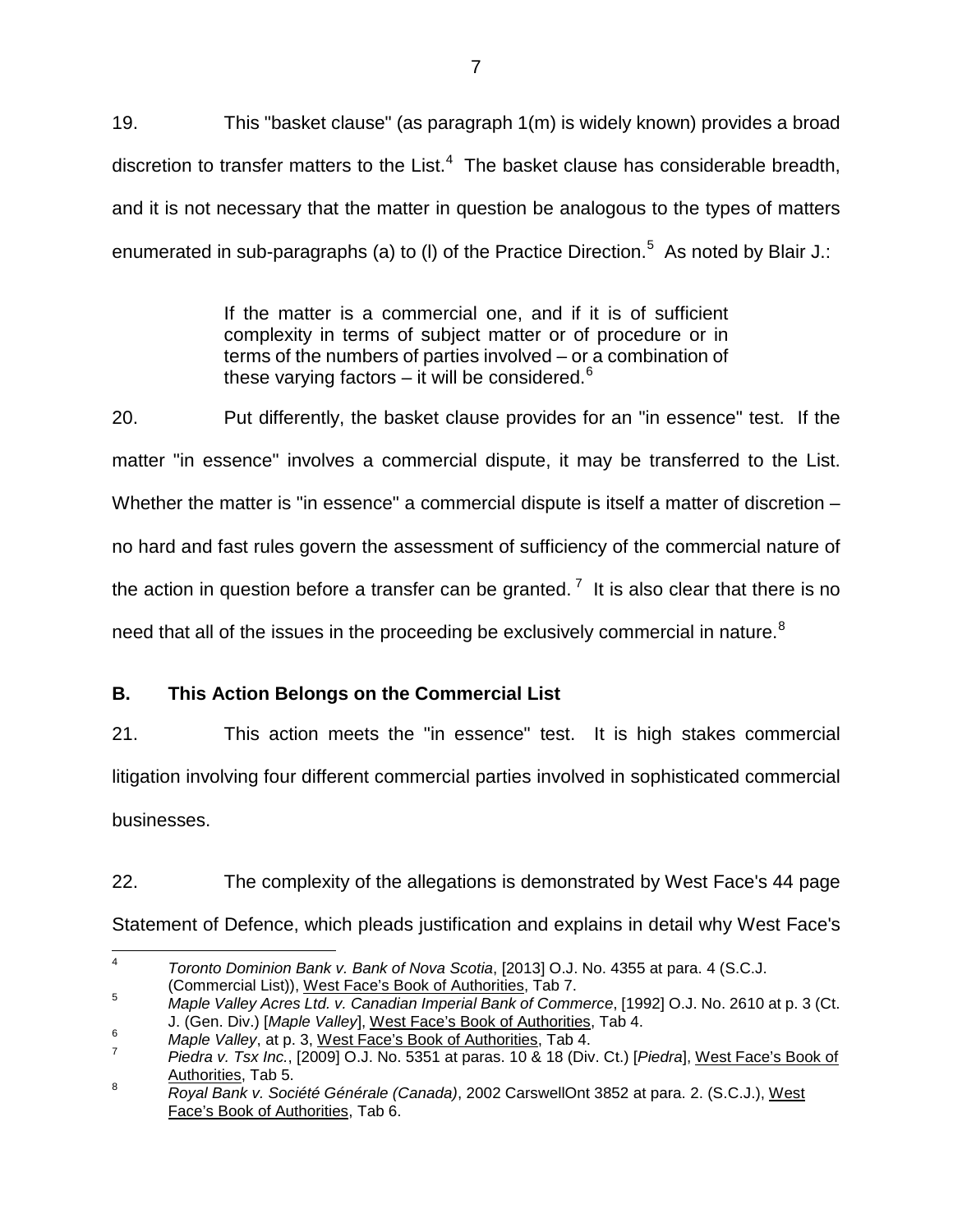research on Callidus was accurate. The pleadings raise questions that would benefit from being answered by a judge with expertise in adjudicating commercial matters. Without in any way limiting the many issues raised by the pleadings, some of the questions to be decided include:

- (a) What are the reasons why an investment management firm like West Face would make a decision to short-sell Callidus's shares?
- (b) In Callidus's particular field of asset-backed lending to distressed borrowers, what statements about Callidus can be reasonably understood to be "defamatory"? For example, even if it were false, is the statement "Six of the loans Callidus has outstanding are in restructuring, bankruptcy, or court proceedings" defamatory? Is the statement that "Callidus is similar to a U.S. business development corporation" defamatory?
- (c) Which of the alleged defamatory statements can be justified? For example: (i) What constitutes a "strong undisclosed indicator of material impairment" of a Callidus loan? (ii) What constitutes a misstatement by Callidus about a loan impairment provision? (iii) What constitutes a misrepresentation by Callidus about the quality of its loan portfolio? (iv) Did Catalyst publicly misrepresent the quality of its loan book to its investors?
- (d) Which of the alleged defamatory statements made by West Face about Callidus's loan book are fair comment in light of the public information that West Face had available? In particular, what are reasonable areas of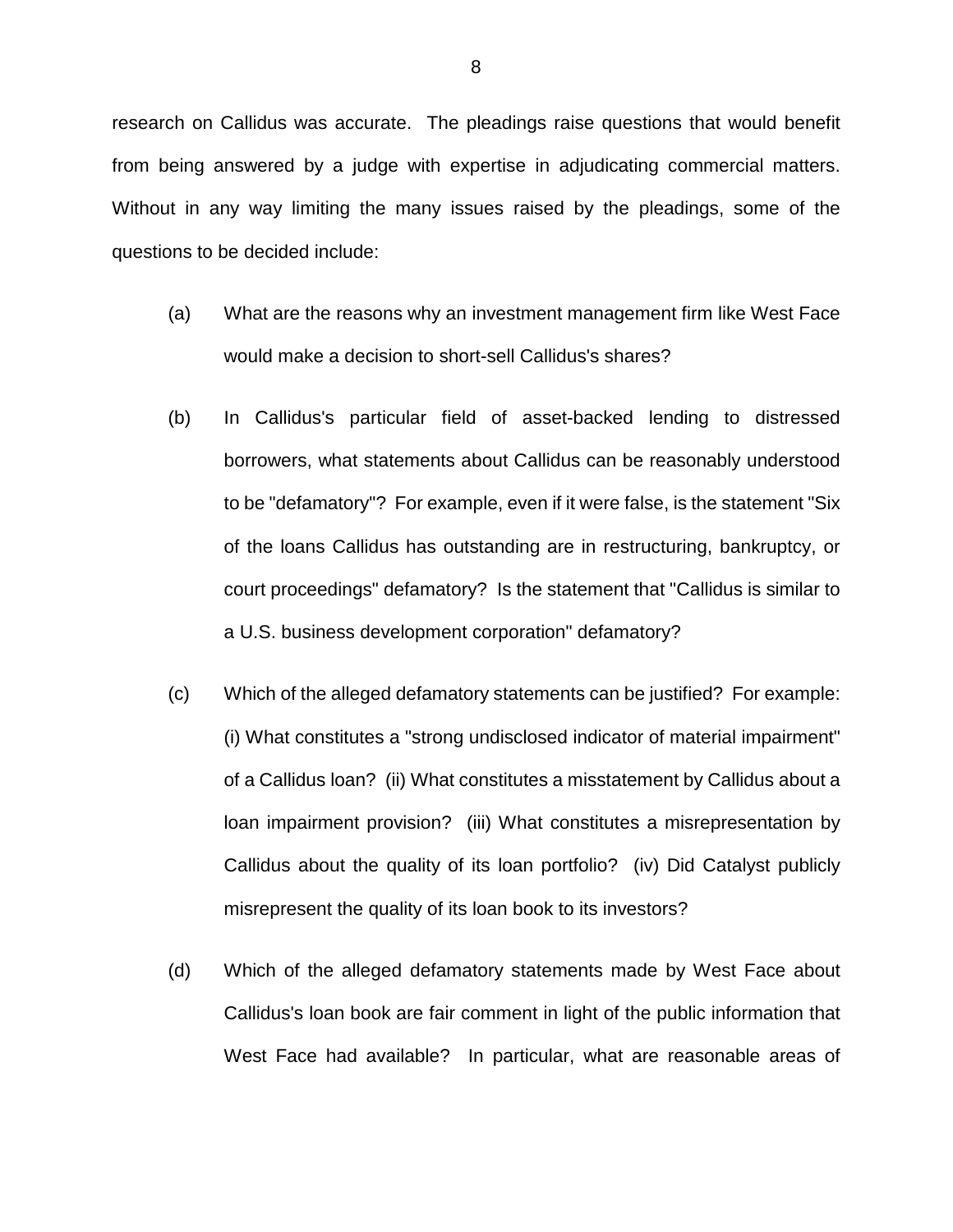disagreement (and therefore fair comment) regarding how a public company, like Callidus, should be valued?

(e) What actually caused the decrease in the publicly-traded value of Callidus's shares? Was it a result of the alleged publication of the Alleged Defamatory Statements to Callidus's shareholders, or was it a result of the underlying issues and concerns (or other issues and concerns) that West Face had identified?

23. Moreover, assessing West Face's research on Callidus will require examining many loans in Callidus's loan portfolio to determine how it should be valued as a receivable to Callidus. As set out in detail in West Face's Statement of Defence, a number of Callidus's borrowers are or have been involved in bankruptcy, insolvency, or other restructuring proceedings. West Face has pled that Callidus's valuations of its own loans are unrealistic in that they grossly overvalue (or rather, do not acknowledgment appropriate impairment of) these receivables. The judges of the Commercial List have experience and familiarity with these types of proceedings, which will undoubtedly be of assistance in assessing West Face's defences in this regard.

24. The nexus between this action and the other three proceedings between Catalyst and West Face, all of which proceeded on the Commercial List, weighs in favour of the transfer of this action to the Commercial List. In that regard, the Plaintiffs have clearly put in issue the Moyse Action between Catalyst and West Face. As set out above, the Moyse Action was transferred to, tried before, and decided by a judge of, the Commercial List. Both parties rely on the Moyse Action as impetus for events giving rise

9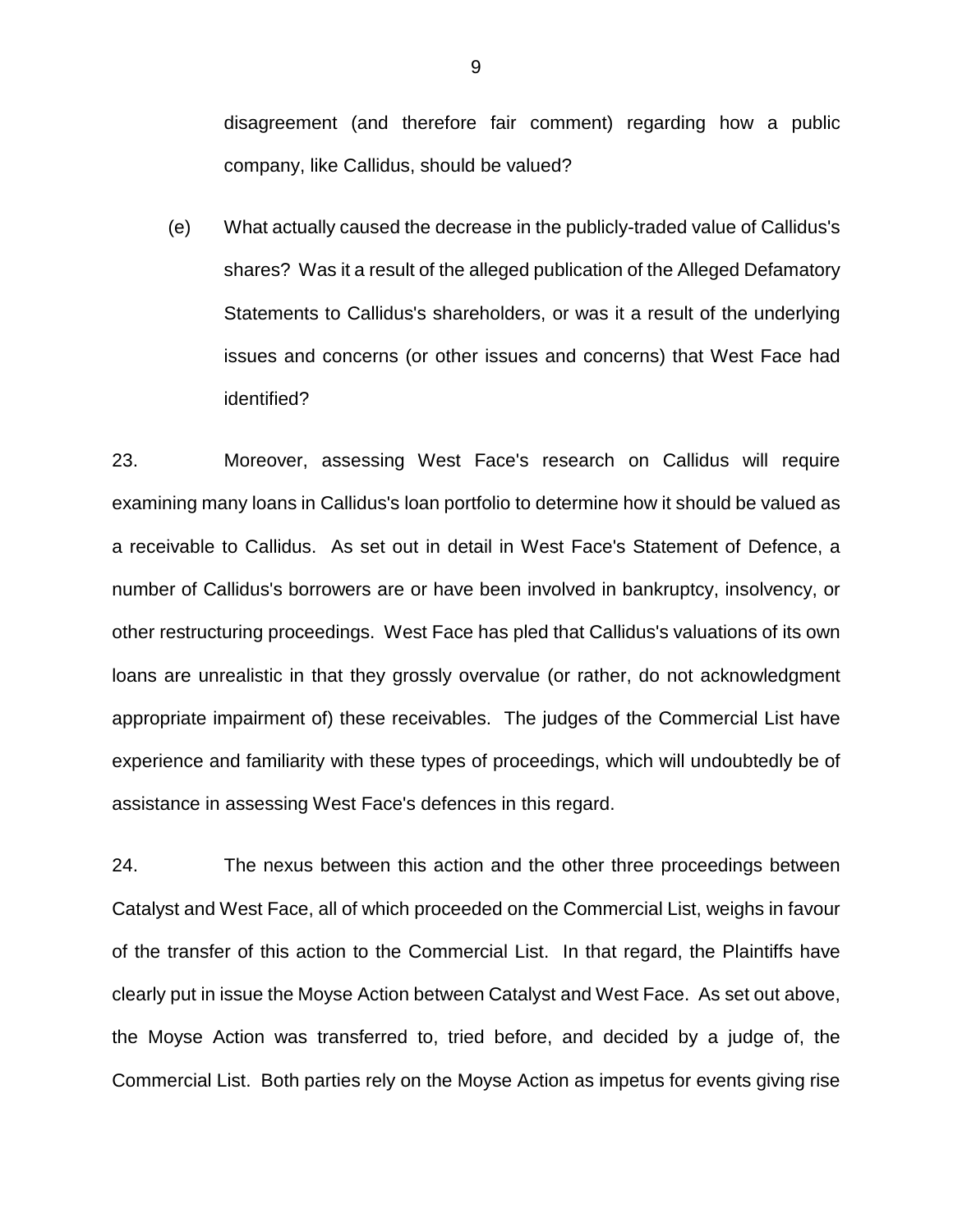to this action. As set out above, the Moyse Action is inextricably linked to two other proceedings, both of which proceeded on, or are proceeding on, the Commercial List.

25. Furthermore, given West Face's history of litigating against Catalyst, West Face anticipates significant issues (and potentially disputes) that will benefit from active case management by a judge with familiarity with commercial disputes. In that regard, all parties (including the Plaintiffs) will benefit from the special procedures adopted for the hearing of matters on the Commercial List, including 9:30 chambers appointments, expeditious hearing dates, case management, and, most importantly, an experienced roster of commercially-savvy judges.

26. Finally, there is no disadvantage or prejudice to the Plaintiffs whatsoever in having this action transferred to the Commercial List. Indeed, it has been held that a plaintiff's decision to commence an action on the regular list is not a "compelling reason" to deny a motion to transfer to the List, and that there are no "disadvantages" to a plaintiff as a result of an action being placed on the Commercial List. $^9$  $^9$ 

# **PART IV ~ ORDER REQUESTED**

27. West Face respectfully requests an Order transferring this action to the Commercial List.

**ALL OF WHICH IS RESPECTFULLY SUBMITTED** this 8th day of May, 2017.

Andrew Carlson

<span id="page-12-0"></span> 9 *Lehner v. Gottfried*, [1999] O.J. No. 4083 at paras. 1, 9, 17, & 20-25 (S.C.J. (Commercial List)), West Face's Book of Authorities, Tab 3.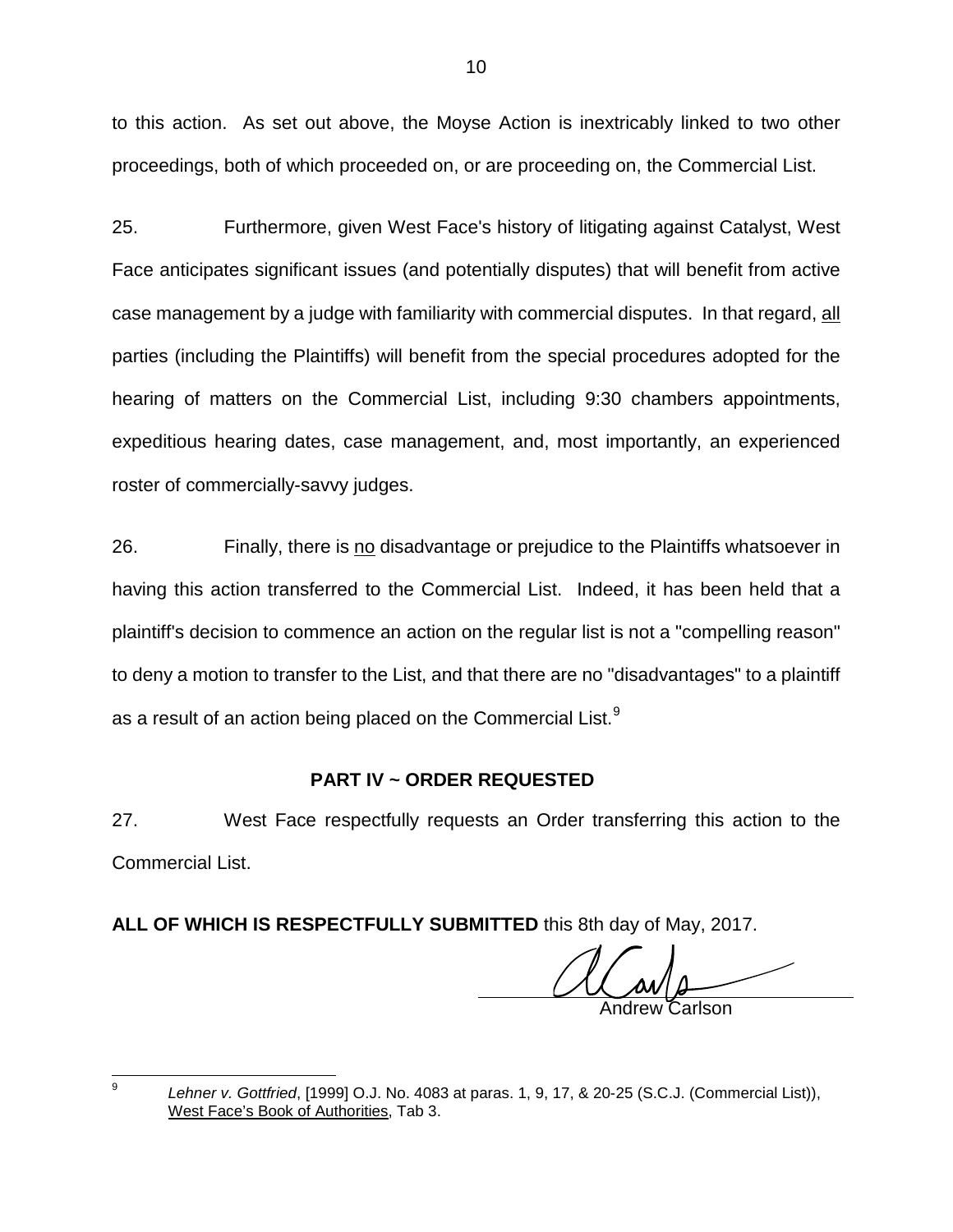**DAVIES WARD PHILLIPS & VINEBERG LLP** 155 Wellington Street West Toronto ON M5V 3J7

# **Matthew Milne-Smith (LSUC# 44266P)**

Tel: 416.863.5595 Email: mmilne-smith@dwpv.com **Andrew Carlson (LSUC# 58850N)** Tel: 416.367.7437 Email: acarlson@dwpv.com

Tel: 416.863.0900 Fax: 416.863.0871

Lawyers for the Defendant, WEST FACE CAPITAL INC.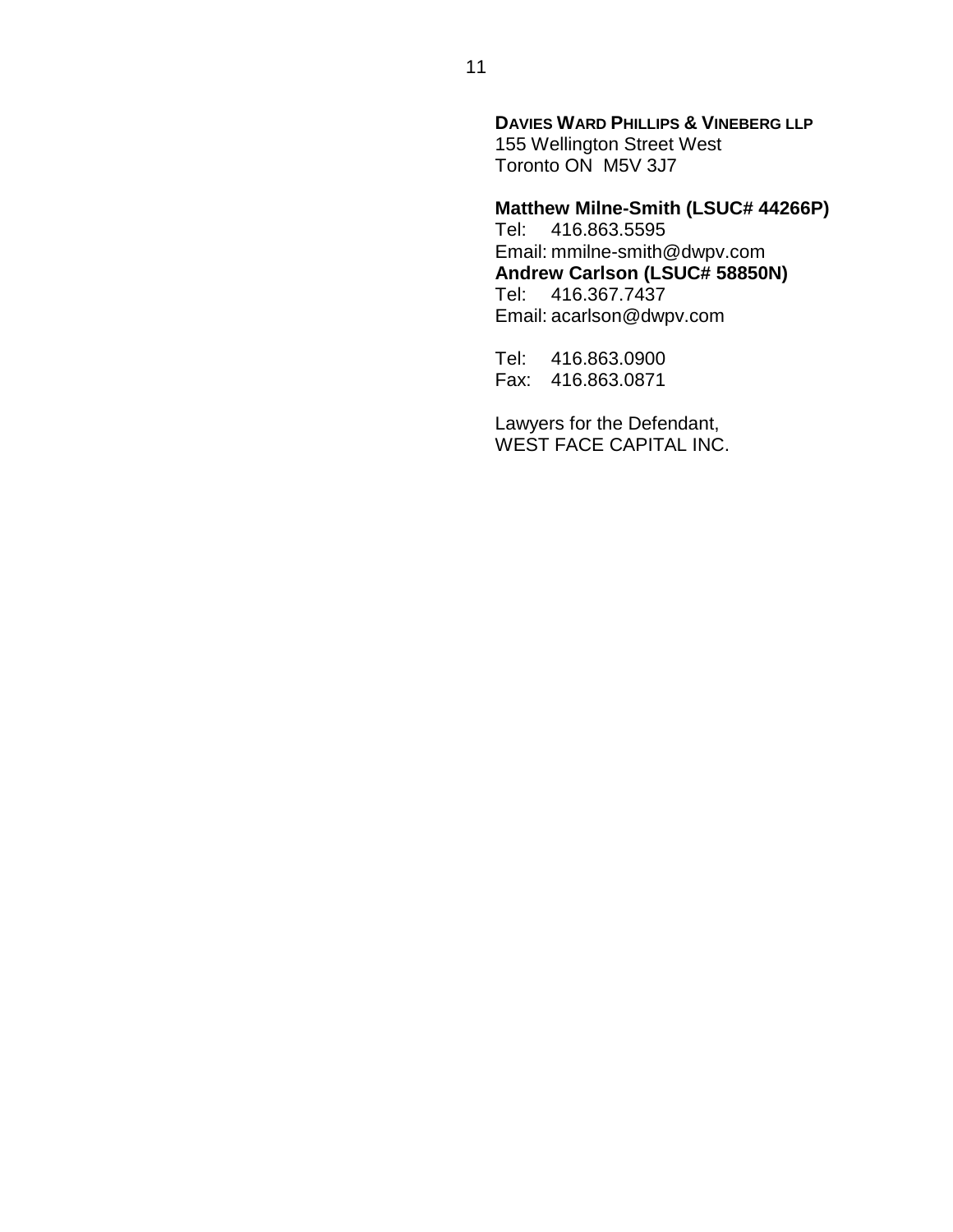# **SCHEDULE "A"**

#### **LIST OF AUTHORITIES**

- 1. *771225 Ontario Inc. v. Bramco Holdings Co.*, [1992] O.J. No. 1772 (Ct. J. (Gen. Div.)).
- 2. *Gyles v. Mytravel Canada Holidays Inc.*, [2006] O.J. No. 2497 (S.C.J.).
- 3. *Lehner v. Gottfried*, [1999] O.J. No. 4083 (S.C.J. (Commercial List)).
- 4. *Maple Valley Acres Ltd. v. Canadian Imperial Bank of Commerce*, [1992] O.J. No. 2610 (Ct. J. (Gen. Div.)
- 5. *Piedra v. Tsx Inc.*, [2009] O.J. No. 5351 (Div. Ct.).
- 6. *Royal Bank v. Société Générale (Canada)*, 2002 CarswellOnt 3852 (S.C.J.).
- 7. *Toronto Dominion Bank v. Bank of Nova Scotia*, [2013] O.J. No. 4355 (S.C.J.

(Commercial List)).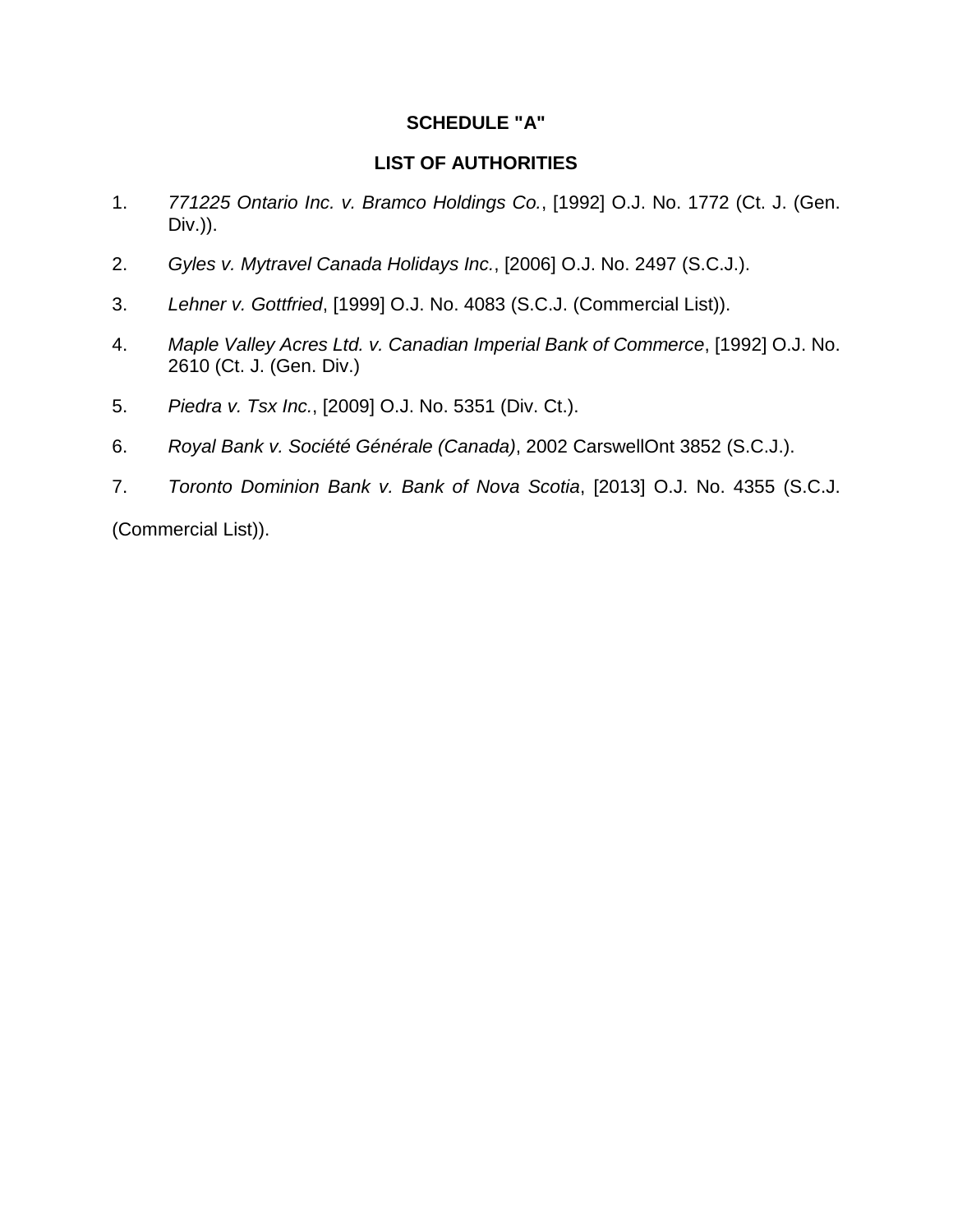# **SCHEDULE "B"**

# **TEXT OF STATUTES, REGULATIONS & BY - LAWS**

# **RULE 1 CITATION, APPLICATION AND INTERPRETATION**

#### **INTERPRETATION**

#### *General Principle*

Rule 1.04 (1) These rules shall be liberally construed to secure the just, most expeditious and least expensive determination of every civil proceeding on its merits. R.R.O. 1990, Reg. 194, r. 1.04 (1).

# **RULE 37 MOTIONS — JURISDICTION AND PROCEDURE NOTICE OF MOTION**

37.01 A motion shall be made by a notice of motion (Form 37A) unless the nature of the motion or the circumstances make a notice of motion unnecessary. R.R.O. 1990, Reg. 194, r. 37.01.

#### **JURISDICTION TO HEAR A MOTION** *Jurisdiction of Judge*

37.02 (1) A judge has jurisdiction to hear any motion in a proceeding. R.R.O. 1990, Reg. 194, r. 37.02 (1).

#### *Jurisdiction of a Master*

(2) A master has jurisdiction to hear any motion in a proceeding, and has all the jurisdiction of a judge in respect of a motion, except a motion,

- (a) where the power to grant the relief sought is conferred expressly on a judge by a statute or rule;
- (b) to set aside, vary or amend an order of a judge;
- (c) to abridge or extend a time prescribed by an order that a master could not have made;
- (d) for judgment on consent in favour of or against a party under disability;
- (e) relating to the liberty of the subject;
- (f) under section 4 or 5 of the *Judicial Review Procedure Act*; or
- (g) in an appeal. R.R.O. 1990, Reg. 194, r. 37.02 (2).

# *Jurisdiction of Registrar*

(3) The registrar shall make an order granting the relief sought on a motion for an order on consent, if,

- (a) the consent of all parties (including the consent of any party to be added, deleted or substituted) is filed;
- (b) the consent states that no party affected by the order is under disability; and
- (c) the order sought is for,
	- (i) amendment of a pleading, notice of application or notice of motion,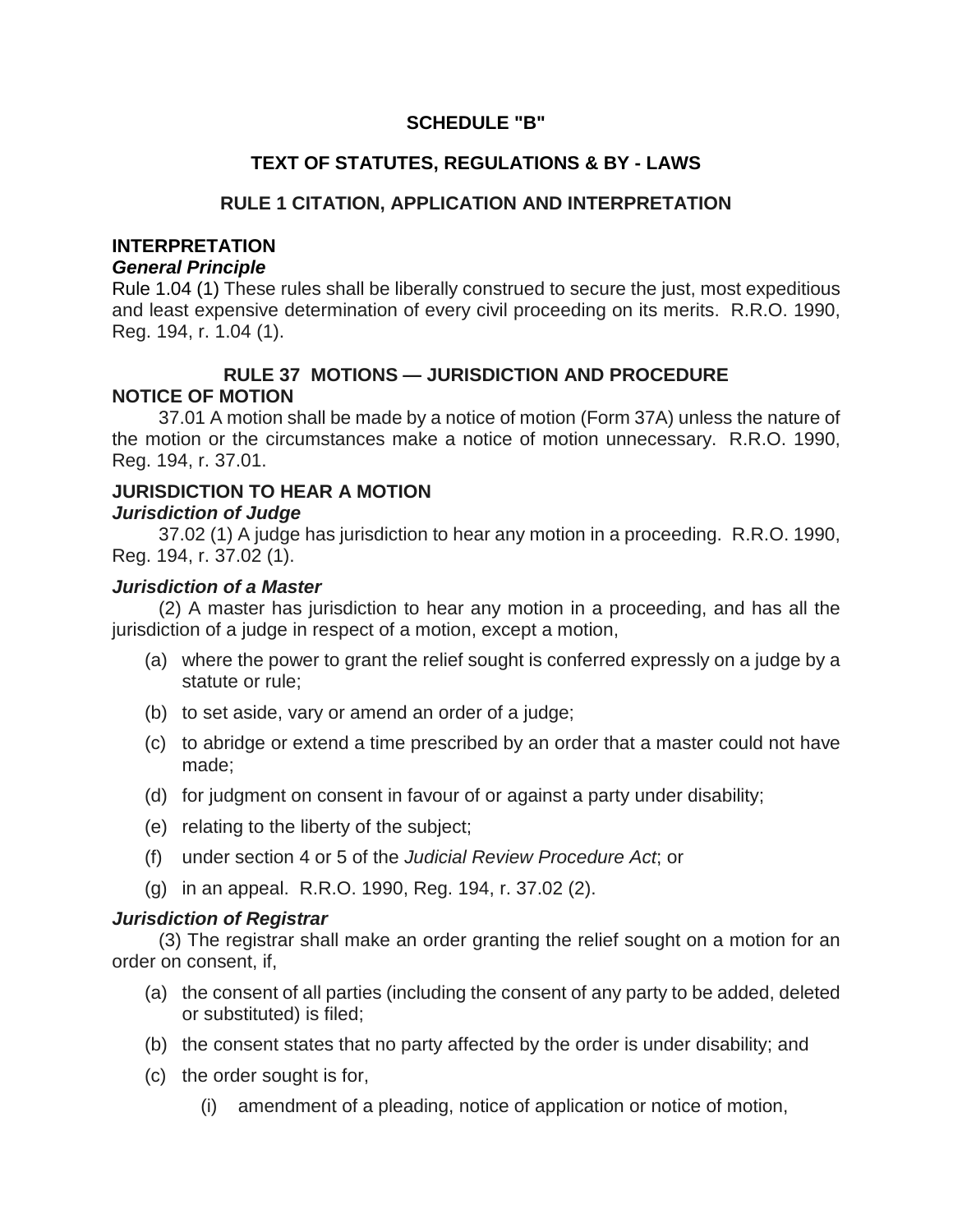- (ii) addition, deletion or substitution of a party,
- (iii) removal of a lawyer as lawyer of record;
- (iv) setting aside the noting of a party in default,
- (v) setting aside a default judgment,
- (vi) discharge of a certificate of pending litigation,
- (vii) security for costs in a specified amount,
- (viii) re-attendance of a witness to answer questions on an examination,
- (ix) fulfilment of undertakings given on an examination, or
- (x) dismissal of a proceeding, with or without costs. O. Reg. 19/03, s. 8; O. Reg. 575/07, s. 21.

# **PLACE OF HEARING OF MOTIONS**

37.03 (1) All motions shall be brought and heard in the county where the proceeding was commenced or to which it has been transferred under rule 13.1.02, unless the court orders otherwise. O. Reg. 14/04, s. 17; O. Reg. 438/08, s. 32.

(2) REVOKED: R.R.O. 1990, Reg. 194, r. 37.03 (3).

(3) SPENT: O. Reg. 14/04, s. 17.

# **MOTIONS — TO WHOM TO BE MADE**

37.04 A motion shall be made to the court if it is within the jurisdiction of a master or registrar and otherwise shall be made to a judge. R.R.O. 1990, Reg. 194, r. 37.04; O. Reg. 19/03, s. 9.

# **HEARING DATE FOR MOTIONS**

#### *Where no practice direction*

37.05 (1) At any place where no practice direction concerning the scheduling of motions is in effect, a motion may be set down for hearing on any day on which a judge or master is scheduled to hear motions. O. Reg. 770/92, s. 10.

#### *Exception, lengthy hearing*

(2) If a lawyer estimates that the hearing of the motion will be more than two hours long, a hearing date shall be obtained from the registrar before the notice of motion is served. O. Reg. 770/92, s. 10; O. Reg. 575/07, s. 3.

#### *Urgent motion*

(3) An urgent motion may be set down for hearing on any day on which a judge or master is scheduled to hear motions, even if a lawyer estimates that the hearing is likely to be more than two hours long. O. Reg. 770/92, s. 10; O. Reg. 575/07, s. 3.

# **CONTENT OF NOTICE**

37.06 Every notice of motion (Form 37A) shall,

- (a) state the precise relief sought;
- (b) state the grounds to be argued, including a reference to any statutory provision or rule to be relied on; and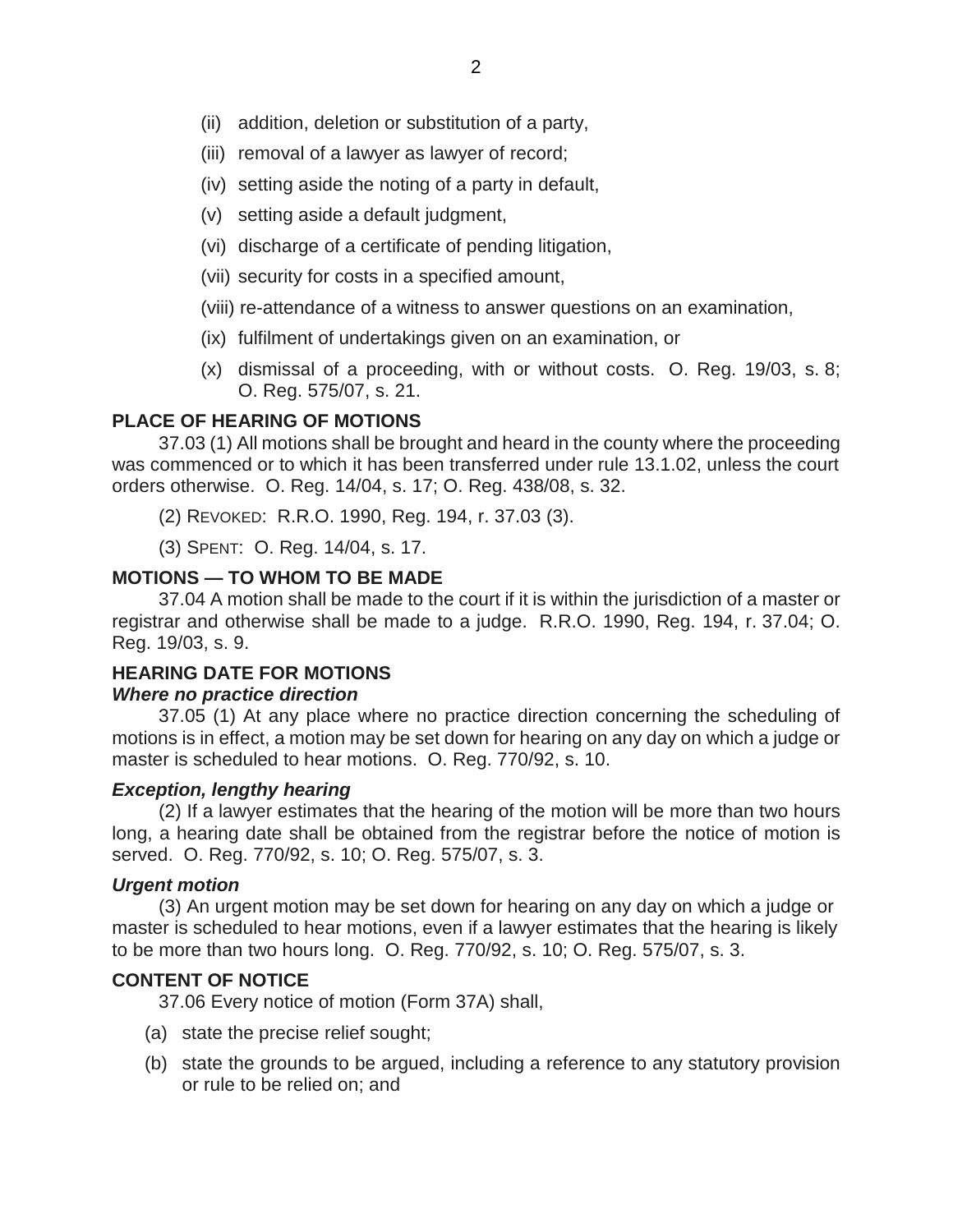(c) list the documentary evidence to be used at the hearing of the motion. R.R.O. 1990, Reg. 194, r. 37.06.

# **SERVICE OF NOTICE**

# *Required as General Rule*

37.07 (1) The notice of motion shall be served on any party or other person who will be affected by the order sought, unless these rules provide otherwise. R.R.O. 1990, Reg. 194, r. 37.07 (1); O. Reg. 260/05, s. 9 (1).

#### *Where Not Required*

(2) Where the nature of the motion or the circumstances render service of the notice of motion impracticable or unnecessary, the court may make an order without notice. R.R.O. 1990, Reg. 194, r. 37.07 (2).

(3) Where the delay necessary to effect service might entail serious consequences, the court may make an interim order without notice. R.R.O. 1990, Reg. 194, r. 37.07 (3).

(4) Unless the court orders or these rules provide otherwise, an order made without notice to a party or other person affected by the order shall be served on the party or other person, together with a copy of the notice of motion and all affidavits and other documents used at the hearing of the motion. O. Reg. 219/91, s. 3; O. Reg. 260/05, s. 9 (2).

#### *Where Notice Ought to Have Been Served*

(5) Where it appears to the court that the notice of motion ought to have been served on a person who has not been served, the court may,

- (a) dismiss the motion or dismiss it only against the person who was not served;
- (b) adjourn the motion and direct that the notice of motion be served on the person; or
- (c) direct that any order made on the motion be served on the person. R.R.O. 1990, Reg. 194, r. 37.07 (5).

#### *Minimum Notice Period*

(6) Where a motion is made on notice, the notice of motion shall be served at least seven days before the date on which the motion is to be heard. R.R.O. 1990, Reg. 194, r. 37.07 (6); O. Reg. 171/98, s. 12; O. Reg. 438/08, s. 33.

#### **FILING OF NOTICE OF MOTION**

37.08 (1) Where a motion is made on notice, the notice of motion shall be filed with proof of service at least seven days before the hearing date in the court office where the motion is to be heard. R.R.O. 1990, Reg. 194, r. 37.08 (1); O. Reg. 171/98, s. 13; O. Reg. 438/08, s. 34.

(2) Where service of the notice of motion is not required, it shall be filed at or before the hearing. R.R.O. 1990, Reg. 194, r. 37.08 (2).

#### **ABANDONED MOTIONS**

37.09 (1) A party who makes a motion may abandon it by delivering a notice of abandonment. R.R.O. 1990, Reg. 194, r. 37.09 (1).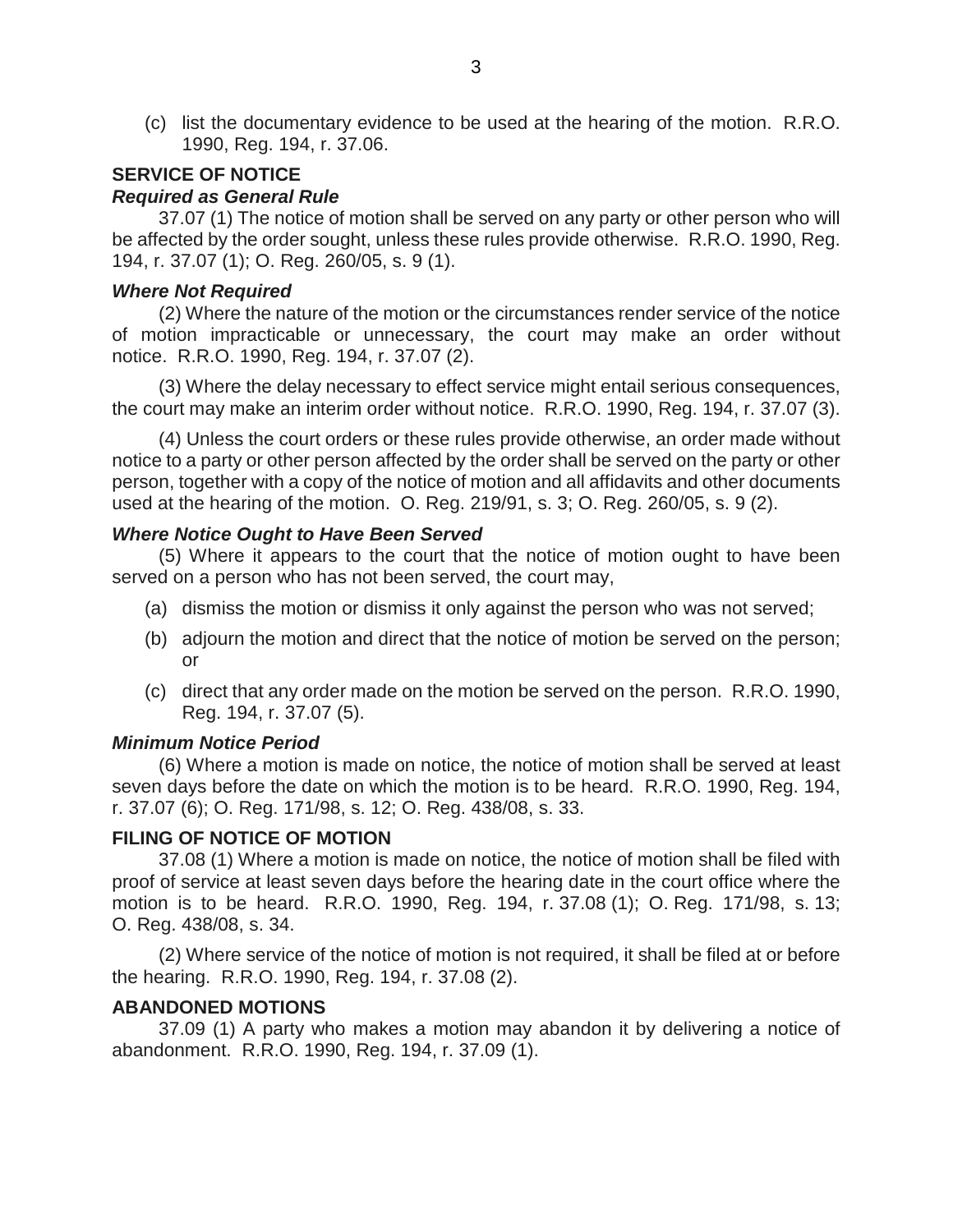(2) A party who serves a notice of motion and does not file it or appear at the hearing shall be deemed to have abandoned the motion unless the court orders otherwise. R.R.O. 1990, Reg. 194, r. 37.09 (2).

(3) Where a motion is abandoned or is deemed to have been abandoned, a responding party on whom the notice of motion was served is entitled to the costs of the motion forthwith, unless the court orders otherwise. R.R.O. 1990, Reg. 194, r. 37.09 (3).

# **MATERIAL FOR USE ON MOTIONS**

#### *Where Motion Record Required*

37.10 (1) Where a motion is made on notice, the moving party shall, unless the court orders otherwise before or at the hearing of the motion, serve a motion record on every other party to the motion and file it, with proof of service, in the court office where the motion is to be heard, at least seven days before the hearing, and the court file shall not be placed before the judge or master hearing the motion unless he or she requests it or a party requisitions it. R.R.O. 1990, Reg. 194, r. 37.10 (1); O. Reg. 171/98, s. 14 (1); O. Reg. 438/08, s. 35 (1).

# *Contents of Motion Record*

(2) The motion record shall contain, in consecutively numbered pages arranged in the following order,

- (a) a table of contents describing each document, including each exhibit, by its nature and date and, in the case of an exhibit, by exhibit number or letter;
- (b) a copy of the notice of motion;
- (c) a copy of all affidavits and other material served by any party for use on the motion;
- (d) a list of all relevant transcripts of evidence in chronological order, but not necessarily the transcripts themselves; and
- (e) a copy of any other material in the court file that is necessary for the hearing of the motion. R.R.O. 1990, Reg. 194, r. 37.10 (2).

# *Responding Party's Motion Record*

(3) Where a motion record is served a responding party who is of the opinion that it is incomplete may serve on every other party, and file, with proof of service, in the court office where the motion is to be heard, at least four days before the hearing, a responding party's motion record containing, in consecutively numbered pages arranged in the following order,

- (a) a table of contents describing each document, including each exhibit, by its nature and date and, in the case of an exhibit, by exhibit number or letter; and
- (b) a copy of any material to be used by the responding party on the motion and not included in the motion record. R.R.O. 1990, Reg. 194, r. 37.10 (3); O. Reg. 171/98, s. 14 (2); O. Reg. 438/08, s. 35 (2).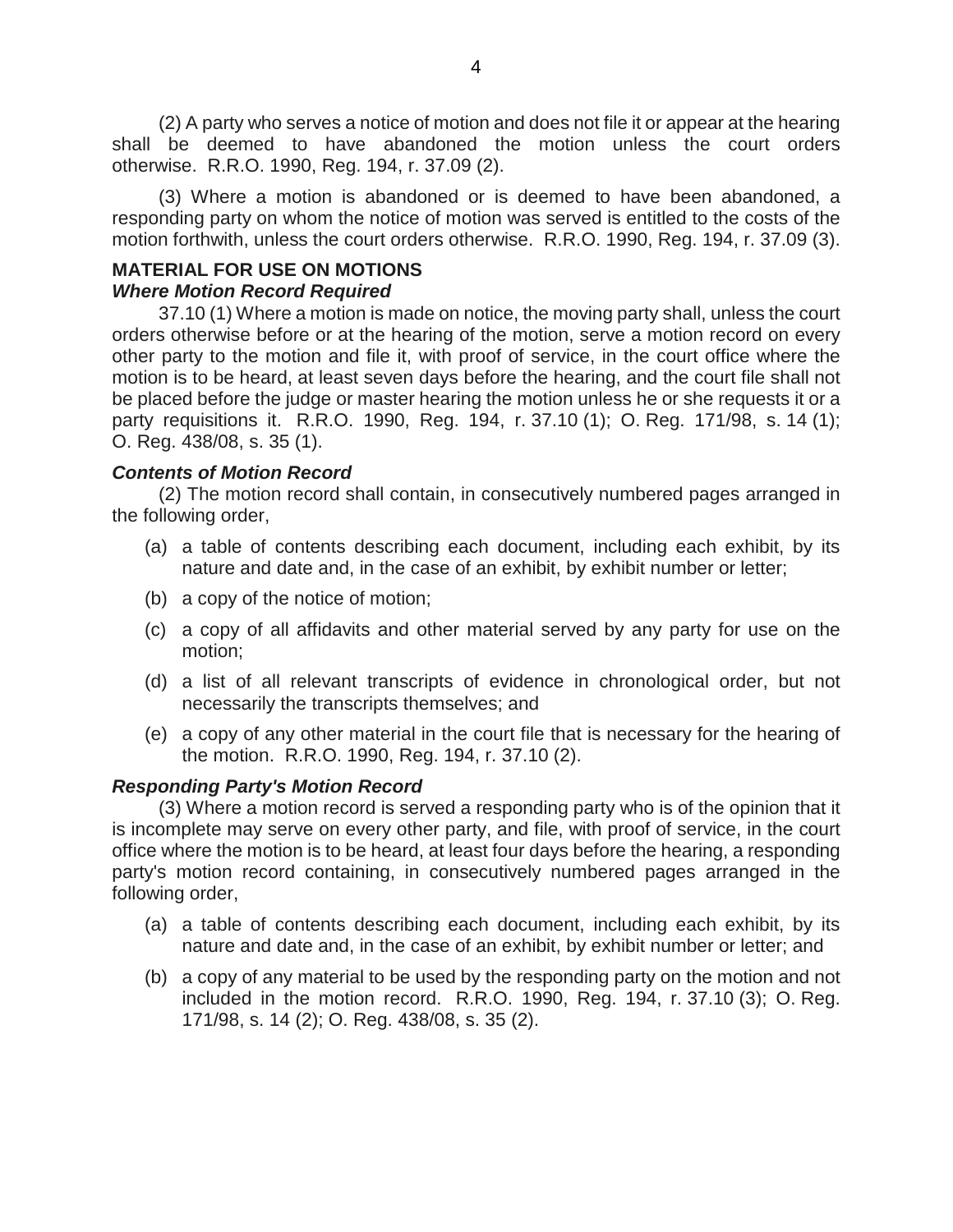# *Material may be Filed as Part of Record*

(4) A notice of motion and any other material served by a party for use on a motion may be filed, together with proof of service, as part of the party's motion record and need not be filed separately. R.R.O. 1990, Reg. 194, r. 37.10 (4).

# *Transcript of Evidence*

(5) A party who intends to refer to a transcript of evidence at the hearing of a motion shall file a copy of the transcript as provided by rule 34.18. R.R.O. 1990, Reg. 194, r. 37.10 (5).

# *Factum*

(6) A party may serve on every other party a factum consisting of a concise argument stating the facts and law relied on by the party. O. Reg. 14/04, s. 18.

(7) The moving party's factum, if any, shall be served and filed with proof of service in the court office where the motion is to be heard at least seven days before the hearing. O. Reg. 394/09, s. 15 (1).

(8) The responding party's factum, if any, shall be served and filed with proof of service in the court office where the motion is to be heard at least four days before the hearing. O. Reg. 394/09, s. 15 (2).

(9) REVOKED: O. Reg. 394/09, s. 15 (3).

# *Refusals and Undertakings Chart*

(10) On a motion to compel answers or to have undertakings given on an examination or cross-examination satisfied,

- (a) the moving party shall serve on every other party to the motion and file with proof of service, in the court office where the motion is to be heard, at least seven days before the hearing, a refusals and undertakings chart (Form 37C) that sets out,
	- (i) the issue that is the subject of the refusal or undertaking and its connection to the pleadings or affidavit,
	- (ii) the question number and a reference to the page of the transcript where the question appears, and
	- (iii) the exact words of the question; and
- (b) the responding party shall serve on the moving party and every other party to the motion and file with proof of service, in the court office where the motion is to be heard, at least four days before the hearing, a copy of the undertakings and refusals chart that was served by the moving party completed so as to show,
	- (i) the answer provided, or
	- (ii) the basis for the refusal to answer the question or satisfy the undertaking. O. Reg. 132/04, s. 8; O. Reg. 438/08, s. 35 (5, 6).

# **CONFIRMATION OF MOTION**

# *Confirmation of Motion*

37.10.1 (1) A party who makes a motion on notice to another party shall,

(a) confer or attempt to confer with the other party;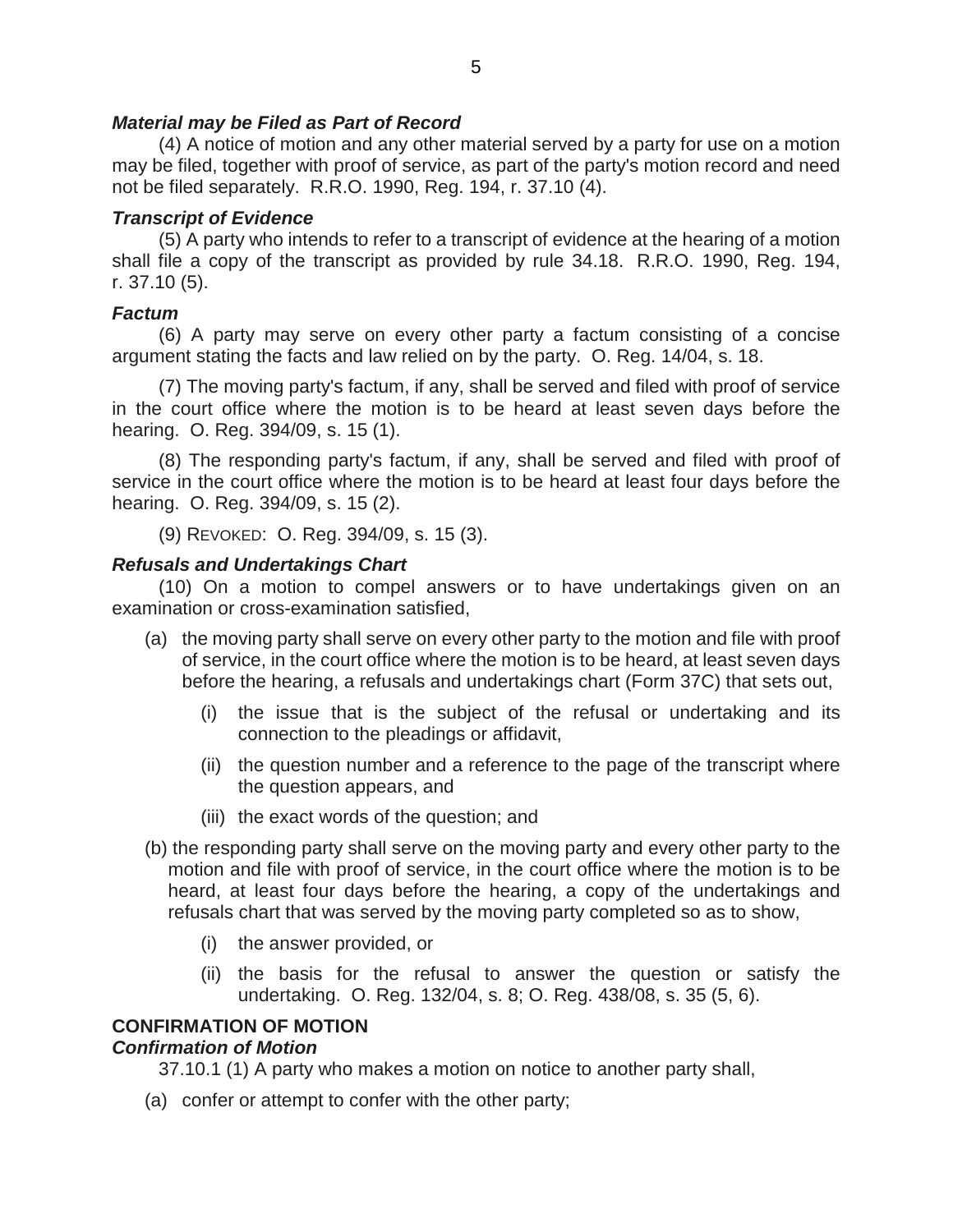- (b) not later than 2 p.m. three days before the hearing date, give the registrar a confirmation of motion (Form 37B) by,
	- (i) sending it by fax, or by e-mail if available in the court office, or
	- (ii) leaving it at the court office; and
- (c) send a copy of the confirmation of motion to the other party by fax or e-mail. O. Reg. 14/04, s. 19; O. Reg. 438/08, s. 36.

#### *Effect of Failure to Confirm*

(2) If no confirmation is given, the motion shall not be heard, except by order of the court. O. Reg. 14/04, s. 19.

#### *Duty to Update*

(3) A party who has given a confirmation of motion and later determines that the confirmation is no longer correct shall immediately,

- (a) give the registrar a corrected confirmation of motion (Form 37B) by,
	- (i) sending it by fax, or by e-mail if available in the court office, or
	- (ii) leaving it at the court office; and
- (b) send a copy of the corrected confirmation of motion to the other party by fax or e-mail. O. Reg. 14/04, s. 19.

#### **HEARING IN ABSENCE OF PUBLIC**

37.11 (1) A motion may be heard in the absence of the public where,

- (a) the motion is to be heard and determined without oral argument;
- (b) because of urgency, it is impractical to have the motion heard in public;
- (c) the motion is to be heard by telephone conference or video conference;
- (d) the motion is made in the course of a pre-trial conference or case conference; or
- (e) the motion is before a single judge of an appellate court. R.R.O. 1990, Reg. 194, r. 37.11 (1); O. Reg. 465/93, s. 4 (1); O. Reg. 24/00, s. 7; O. Reg. 170/14, s. 9.

(2) The hearing of all other motions shall be open to the public, except as provided in section 135 of the *Courts of Justice Act*, in which case the presiding judge or officer shall endorse on the notice of motion leave for a hearing in the absence of the public. R.R.O. 1990, Reg. 194, r. 37.11 (2).

37.12 Revoked: O. Reg. 288/99, s. 15.

#### **HEARING WITHOUT ORAL ARGUMENT**

#### *Consent motions, unopposed motions and motions without notice*

37.12.1 (1) Where a motion is on consent, unopposed or without notice under subrule 37.07 (2), the motion may be heard in writing without the attendance of the parties, unless the court orders otherwise. O. Reg. 465/93, s. 4 (2).

(2) Where the motion is on consent, the consent and a draft order shall be filed with the notice of motion. O. Reg. 766/93, s. 1 (1).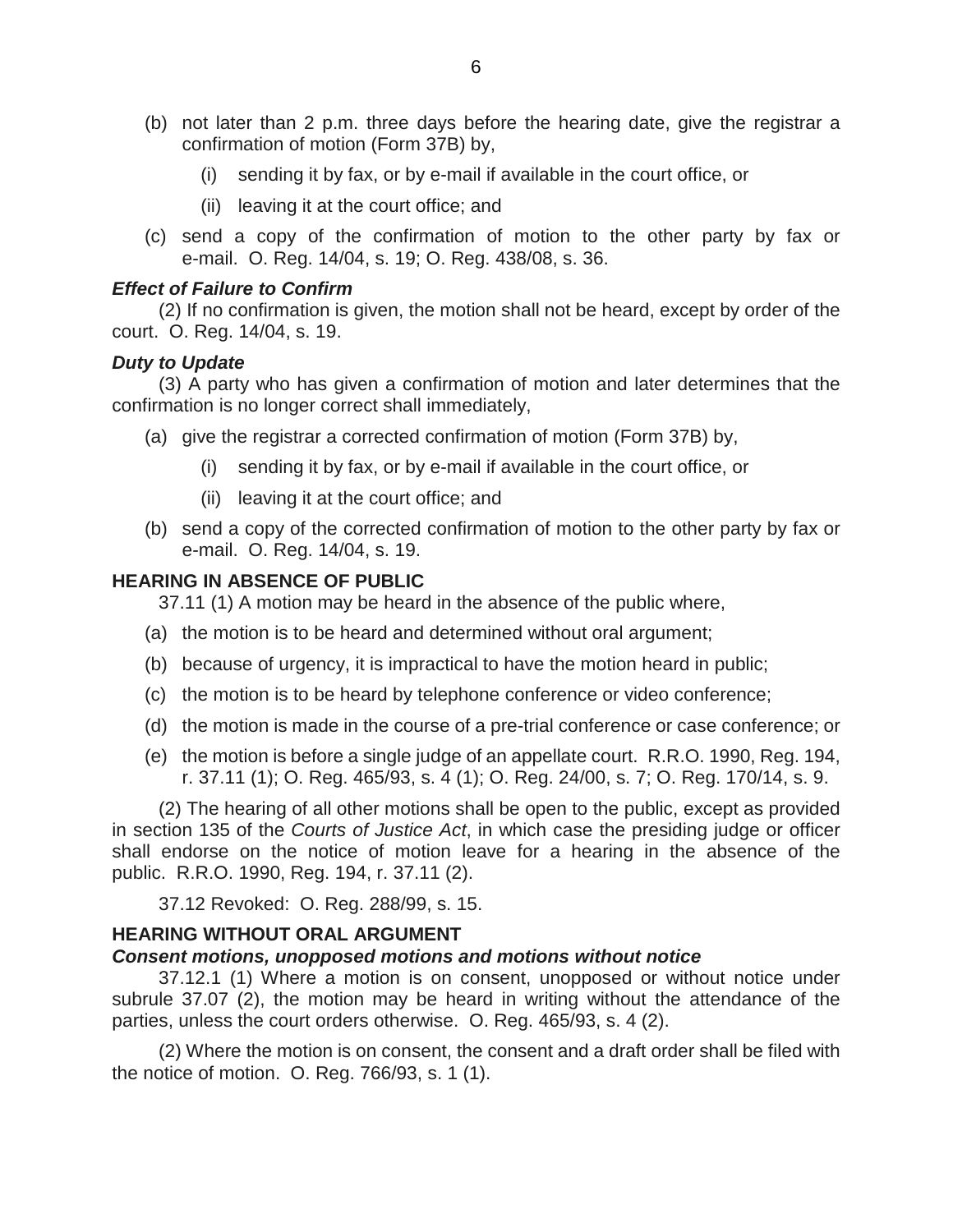(3) Where the motion is unopposed, a notice from the responding party stating that the party does not oppose the motion and a draft order shall be filed with the notice of motion. O. Reg. 766/93, s. 1 (1).

# *Opposed Motions in Writing*

(4) Where the issues of fact and law are not complex, the moving party may propose in the notice of motion that the motion be heard in writing without the attendance of the parties, in which case,

- (a) the motion shall be made on at least fourteen days notice;
- (b) the moving party shall serve with the notice of motion and immediately file, with proof of service in the court office where the motion is to be heard, a motion record, a draft order and a factum entitled factum for a motion in writing, setting out the moving party's argument;
- (c) the motion may be heard in writing without the attendance of the parties, unless the court orders otherwise. O. Reg. 465/93, s. 4 (2); O. Reg. 766/93, s. 1 (2).

(5) Within ten days after being served with the moving party's material, the responding party shall serve and file, with proof of service, in the court office where the motion is to be heard,

- (a) a consent to the motion;
- (b) a notice that the responding party does not oppose the motion;
- (c) a motion record, a notice that the responding party agrees to have the motion heard and determined in writing under this rule and a factum entitled factum for a motion in writing, setting out the party's argument; or
- (d) a notice that the responding party intends to make oral argument, along with any material intended to be relied upon by the party. O. Reg. 465/93, s. 4 (2).

(6) Where the responding party delivers a notice under subrule (5) that the party intends to make oral argument, the moving party may either attend the hearing and make oral argument or not attend and rely on the party's motion record and factum. O. Reg. 465/93, s. 4 (2).

# **DISPOSITION OF MOTION**

37.13 (1) On the hearing of a motion, the presiding judge or officer may grant the relief sought or dismiss or adjourn the motion, in whole or in part and with or without terms, and may,

- (a) where the proceeding is an action, order that it be placed forthwith, or within a specified time, on a list of cases requiring speedy trial; or
- (b) where the proceeding is an application, order that it be heard at such time and place as are just. R.R.O. 1990, Reg. 194, r. 37.13 (1).

(2) A judge who hears a motion may,

- (a) in proper case, order that the motion be converted into a motion for judgment; or
- (b) order the trial of an issue, with such directions as are just, and adjourn the motion to be disposed of by the trial judge. R.R.O. 1990, Reg. 194, r. 37.13 (2).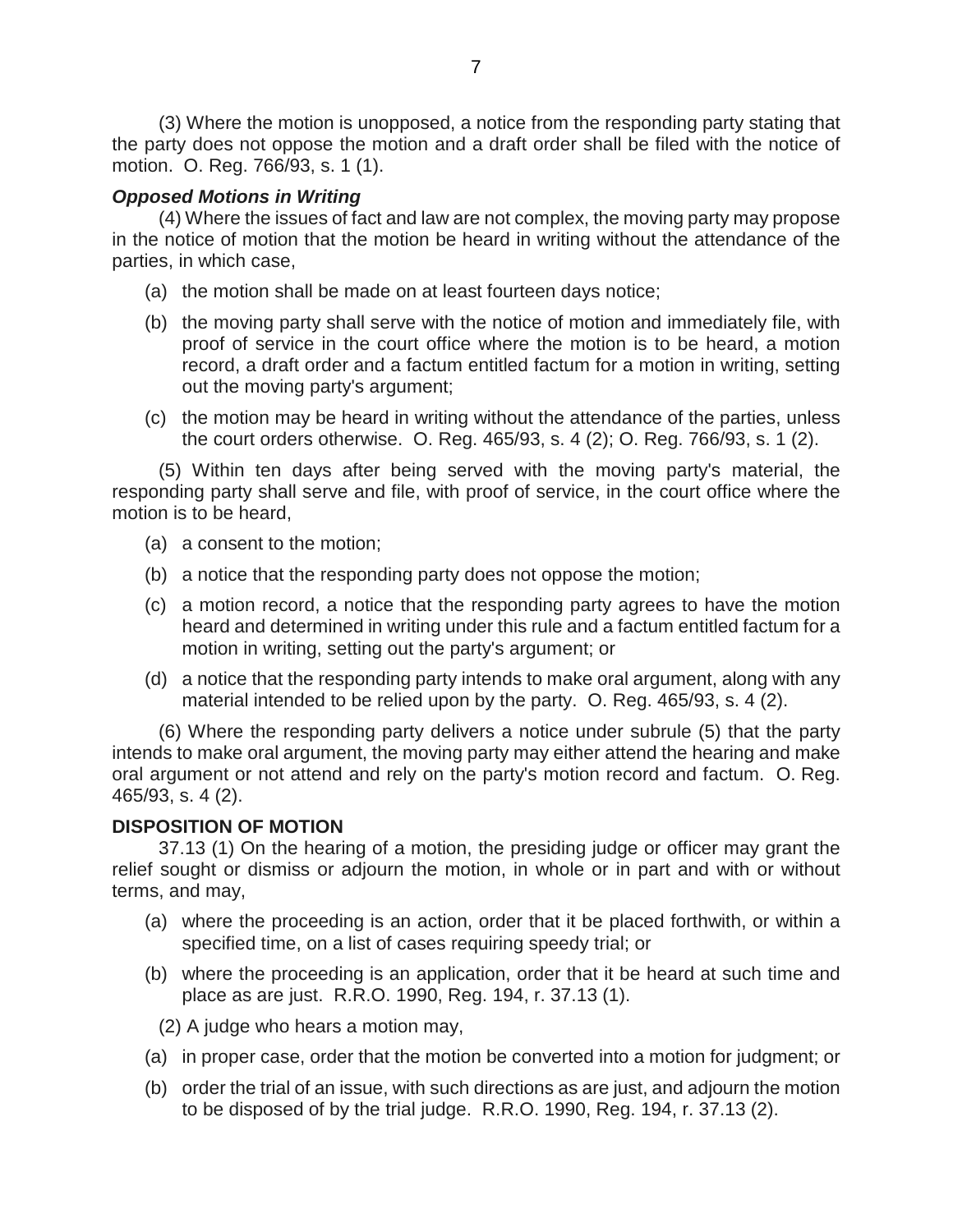(3) Where on a motion a judge directs the trial of an issue, subrules 38.10 (2) and (3) (issue treated as action) apply with necessary modifications. R.R.O. 1990, Reg. 194, r. 37.13 (3).

# *Exception, motions in estate matters*

(4) Clause (2) (b) and subrule (3) do not apply to motions under Rules 74 and 75. O. Reg. 484/94, s. 7.

#### **SETTING ASIDE, VARYING OR AMENDING ORDERS** *Motion to Set Aside or Vary*

37.14 (1) A party or other person who,

- (a) is affected by an order obtained on motion without notice;
- (b) fails to appear on a motion through accident, mistake or insufficient notice; or
- (c) is affected by an order of a registrar,

may move to set aside or vary the order, by a notice of motion that is served forthwith after the order comes to the person's attention and names the first available hearing date that is at least three days after service of the notice of motion. R.R.O. 1990, Reg. 194, r. 37.14 (1); O. Reg. 132/04, s. 9.

(2) On a motion under subrule (1), the court may set aside or vary the order on such terms as are just. R.R.O. 1990, Reg. 194, r. 37.14 (2).

# *Order Made by Registrar*

(3) A motion under subrule (1) or any other rule to set aside, vary or amend an order of a registrar may be made to a judge or master, at a place determined in accordance with rule 37.03 (place of hearing of motions). R.R.O. 1990, Reg. 194, r. 37.14 (3).

# *Order Made by Judge*

(4) A motion under subrule (1) or any other rule to set aside, vary or amend an order of a judge may be made,

- (a) to the judge who made it, at any place; or
- (b) to any other judge, at a place determined in accordance with rule 37.03 (place of hearing of motions). R.R.O. 1990, Reg. 194, r. 37.14 (4).

# *Order Made by Master*

(5) A motion under subrule (1) or any other rule to set aside, vary or amend an order of a master may be made,

- (a) to the master who made it, at any place; or
- (b) to any other master or to a judge, at a place determined in accordance with rule 37.03 (place of hearing of motions). R.R.O. 1990, Reg. 194, r. 37.14 (5).

# *Order Made in Court of Appeal or Divisional Court*

(6) A motion under subrule (1) or any other rule to set aside, vary or amend an order made by a judge or panel of the Court of Appeal or Divisional Court may be made,

(a) where the order was made by a judge, to the judge who made it or any other judge of the court; or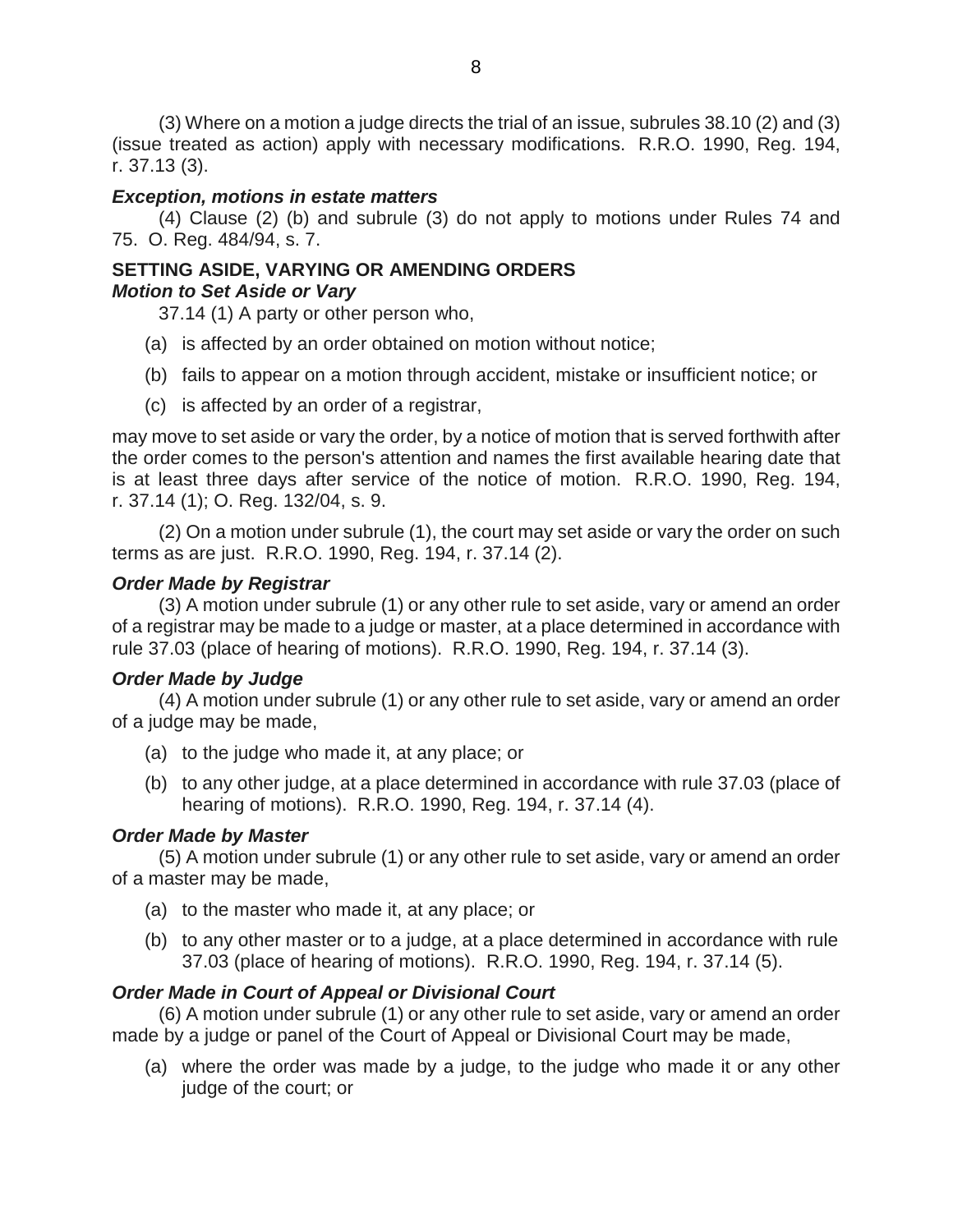(b) where the order was made by a panel of the court, to the panel that made it or any other panel of the court. R.R.O. 1990, Reg. 194, r. 37.14 (6).

#### **MOTIONS IN A COMPLICATED PROCEEDING OR SERIES OF PROCEEDINGS**

37.15 (1) Where a proceeding involves complicated issues or where there are two or more proceedings that involve similar issues, the Chief Justice or Associate Chief Justice of the Superior Court of Justice, a regional senior judge of the Superior Court of Justice or a judge designated by any of them may direct that all motions in the proceeding or proceedings be heard by a particular judge, and rule 37.03 (place of hearing of motions) does not apply to those motions. R.R.O. 1990, Reg. 194, r. 37.15 (1); O. Reg. 292/99, ss. 2 (3), 4.

(1.1) A judge who is directed to hear all motions under subrule (1) may refer to a master any motion within the jurisdiction of a master under subrule 37.02 (2) unless the judge who made the direction under subrule (1) directs otherwise. O. Reg. 348/97, s. 2.

(1.2) A judge who is directed to hear all motions under subrule (1) and a master to whom a motion is referred under subrule (1.1) may give such directions and make such procedural orders as are necessary to promote the most expeditious and least expensive determination of the proceeding. O. Reg. 438/08, s. 37 (1); O. Reg. 394/09, s. 16.

(2) A judge who hears motions pursuant to a direction under subrule (1) shall not preside at the trial of the actions or the hearing of the applications except with the written consent of all parties. R.R.O. 1990, Reg. 194, r. 37.15 (2); O. Reg. 438/08, s. 37 (2).

#### **PROHIBITING MOTIONS WITHOUT LEAVE**

37.16 On motion by any party, a judge or master may by order prohibit another party from making further motions in the proceeding without leave, where the judge or master on the hearing of the motion is satisfied that the other party is attempting to delay or add to the costs of the proceeding or otherwise abuse the process of the court by a multiplicity of frivolous or vexatious motions. R.R.O. 1990, Reg. 194, r. 37.16.

#### **MOTION BEFORE COMMENCEMENT OF PROCEEDING**

37.17 In an urgent case, a motion may be made before the commencement of a proceeding on the moving party's undertaking to commence the proceeding forthwith. R.R.O. 1990, Reg. 194, r. 37.17.

8.